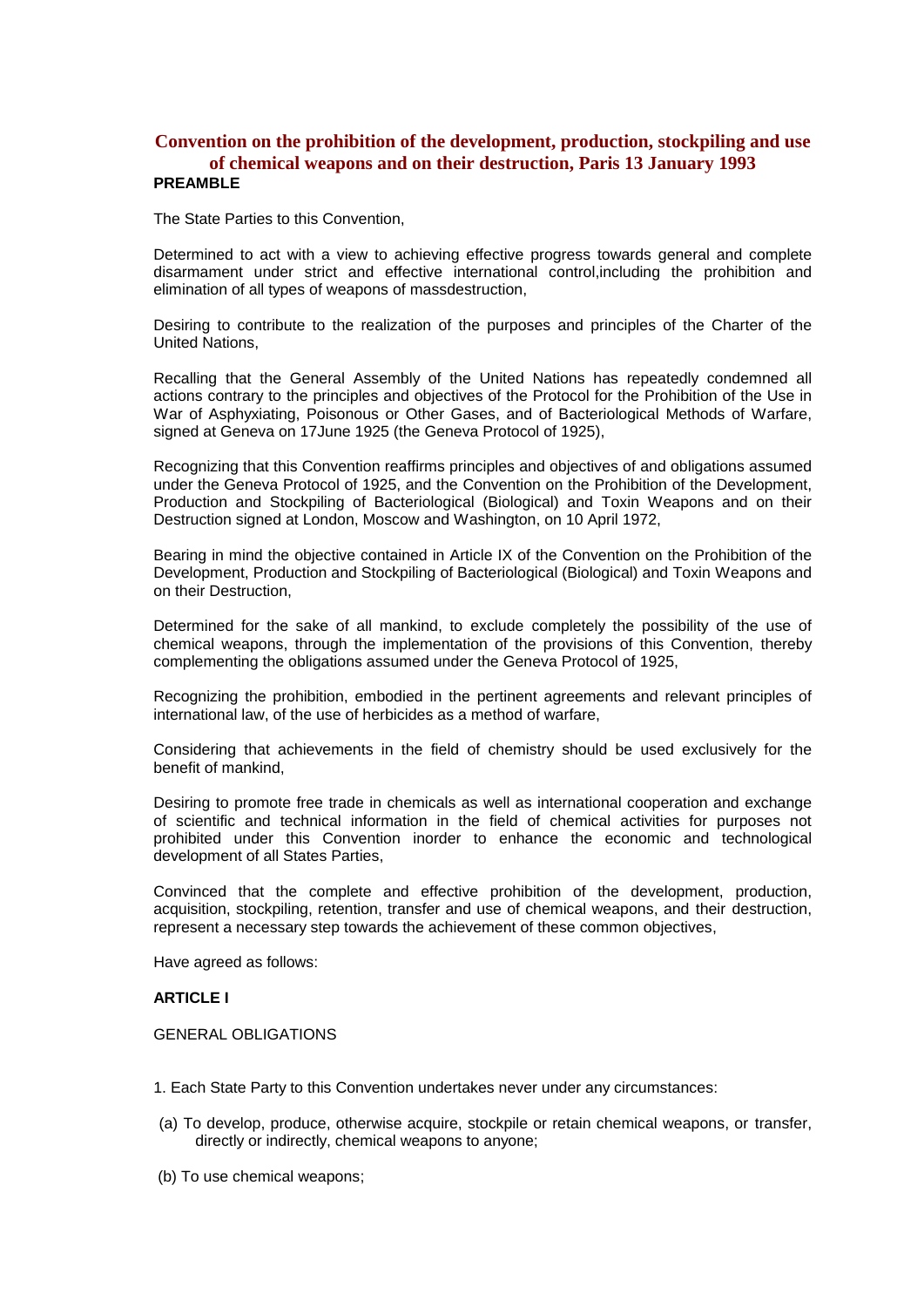- (c) To engage in any military preparations to use chemical weapons;
- (d) To assist, encourage or induce, in any way, anyone to engage in any activity prohibited to a State Party under this Convention.

2. Each State Party undertakes to destroy chemical weapons it owns or possesses, or that are located in any place under its jurisdiction or control, in accordance with the provisions of this Convention.

3. Each State Party undertakes to destroy all chemical weapons it abandoned on the territory of another State Party, in accordance with the provisions of this Convention.

4. Each State Party undertakes to destroy any chemical weapons production facilities it owns or possesses, or that are located in any place under its jurisdiction or control, in accordance with the provisions of this Convention.

5. Each State Party undertakes not to use riot control agents as a method of warfare.

## **ARTICLE II**

## DEFINITIONS AND CRITERIA

For the purposes of this Convention:

- 1. "Chemical Weapons" means the following, together or separately:
- (a) Toxic chemicals and their precursors, except where intended for purposes not prohibited under this Convention, as long as the types and quantities are consistent with such purposes;
- (b) Munitions and devices, specifically designed to cause death or other harm through the toxic properties of those toxic chemicals specified in subparagraph (a), which would be released as a result of the employment of such munitions and devices;
- (c) Any equipment specifically designed for use directly in connection with the employment of munitions and devices specified in subparagraph (b).
- 2. "Toxic Chemical" means:

Any chemical which through its chemical action on life processes can cause death, temporary incapacitation or permanent harm to humans or animals. This includes all such chemicals, regardless of their origin or of their method of production, and regardless of whether they are produced in facilities, in munitions or elsewhere.

(For the purpose of implementing this Convention, toxic chemicals which have been identified for the application of verification measures are listed in Schedules contained in the Annex on Chemicals.)

3. "Precursor" means:

Any chemical reactant which takes part at any stage in the production by whatever method of a toxic chemical. This includes any key component of a binary or multicomponent chemical system.

(For the purpose of implementing this Convention, precursors which have been identified for the application of verification measures are listed in Schedules contained in the Annex on Chemicals.)

4. "Key Component of Binary or Multicomponent Chemical Systems" (hereinafter referred to as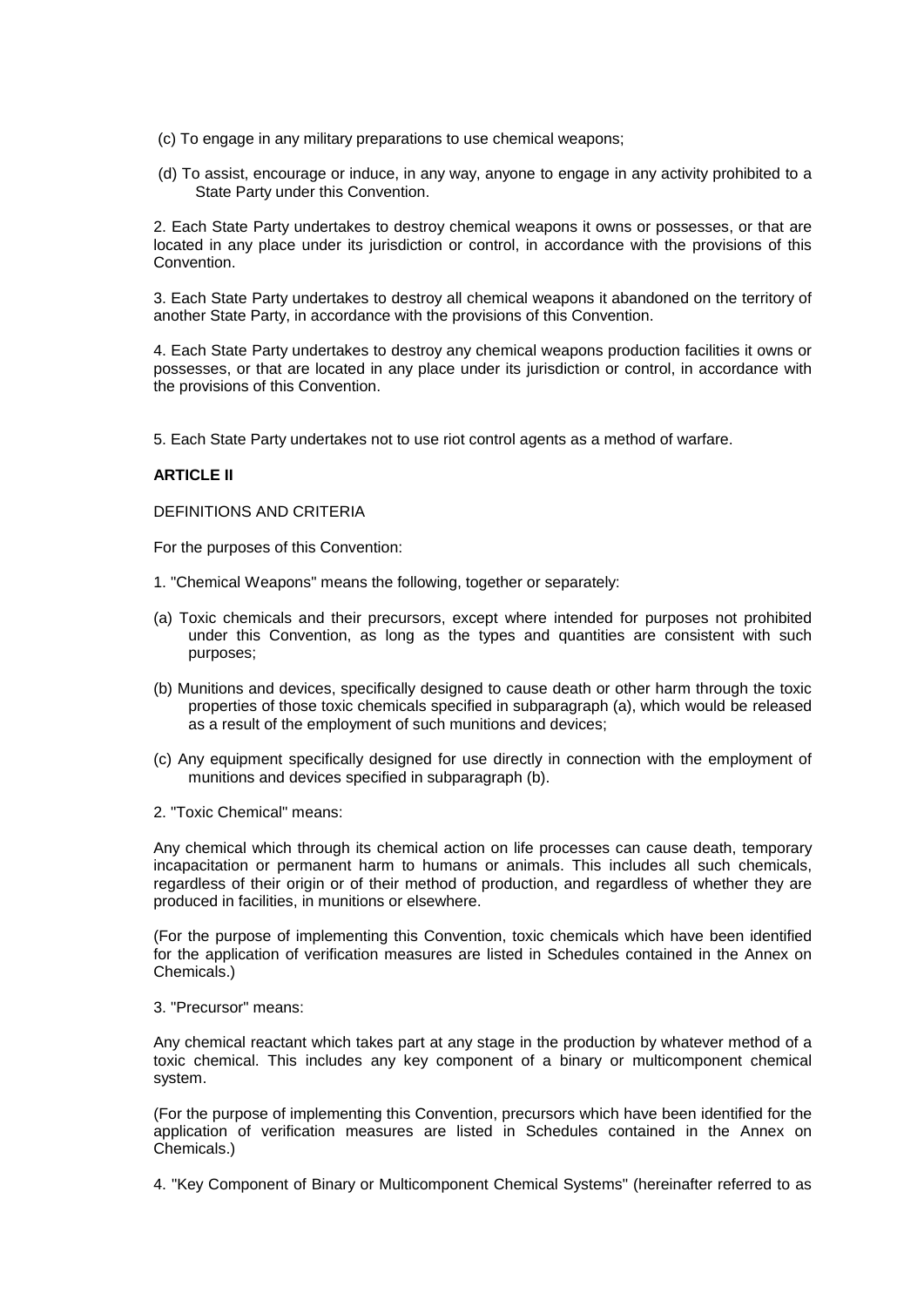"key component") means:

The precursor which plays the most important role in determining the toxic properties of the final product and reacts rapidly with other chemicals in the binary or multicomponent system.

- 5. "Old Chemical Weapons" means:
- (a) Chemical weapons which were produced before 1925; or
- (b) Chemical weapons produced in the period between 1925 and 1946 that have deteriorated to such extent that they can no longer be used as chemical weapons.
- 6. "Abandoned Chemical Weapons" means:

Chemical weapons, including old chemical weapons, abandoned by a State after 1January 1925 on the territory of another State without the consent of the latter.

7. "Riot Control Agent" means:

Any chemical not listed in a Schedule, which can produce rapidly in humans sensory irritation or disabling physical effects which disappear within a short time following termination of exposure.

- 8. "Chemical Weapons Production Facility":
- (a) Means any equipment, as well as any building housing such equipment, that was designed, constructed or used at any time since 1 January 1946:
- (i) As part of the stage in the production of chemicals ("final technological stage") where the material flows would contain, when the equipment is in operation:
	- (1) Any chemical listed in Schedule 1 in the Annex on Chemicals;
	- (2) Any other chemical that has no use, above 1 tonne per year on the territory of a State Party or in any other place under the jurisdiction or control of a State Party, for purposes not prohibited under this Convention, but can be used for chemical weapons purposes;
- or

or

- (ii) For filling chemical weapons, including, inter alia, the filling of chemicals listed in Schedule 1 into munitions, devices or bulk storage containers; the filling of chemicals into containers thatform part of assembled binary munitions and devices or into chemical submunitions that form part of assembled unitar munitions and devices, and the loading of the containers and chemical submunitions into the respective munitions and devices;
- (b) Does not mean:
- (i) Any facility having a production capacity for synthesis of chemicals specified in subparagraph (a) (i) that is less than 1 tonne;
- (ii) Any facility in which a chemical specified in subparagraph (a) (i) is or was produced as an unavoidable by-product of activities for purposes not prohibited under this Convention, provided that the chemical does not exceed 3 per cent of the total product and that the facility is subject to declaration and inspection under the Annex on Implementation and Verification (hereinafter referred to as "Verification Annex"); or
- (iii)The single small-scale facility for production of chemicals listed in Schedule 1 for purposes not prohibited under this Convention as referred to in Part VI of the Verification Annex.
- 9. "Purposes Not Prohibited Under this Convention" means: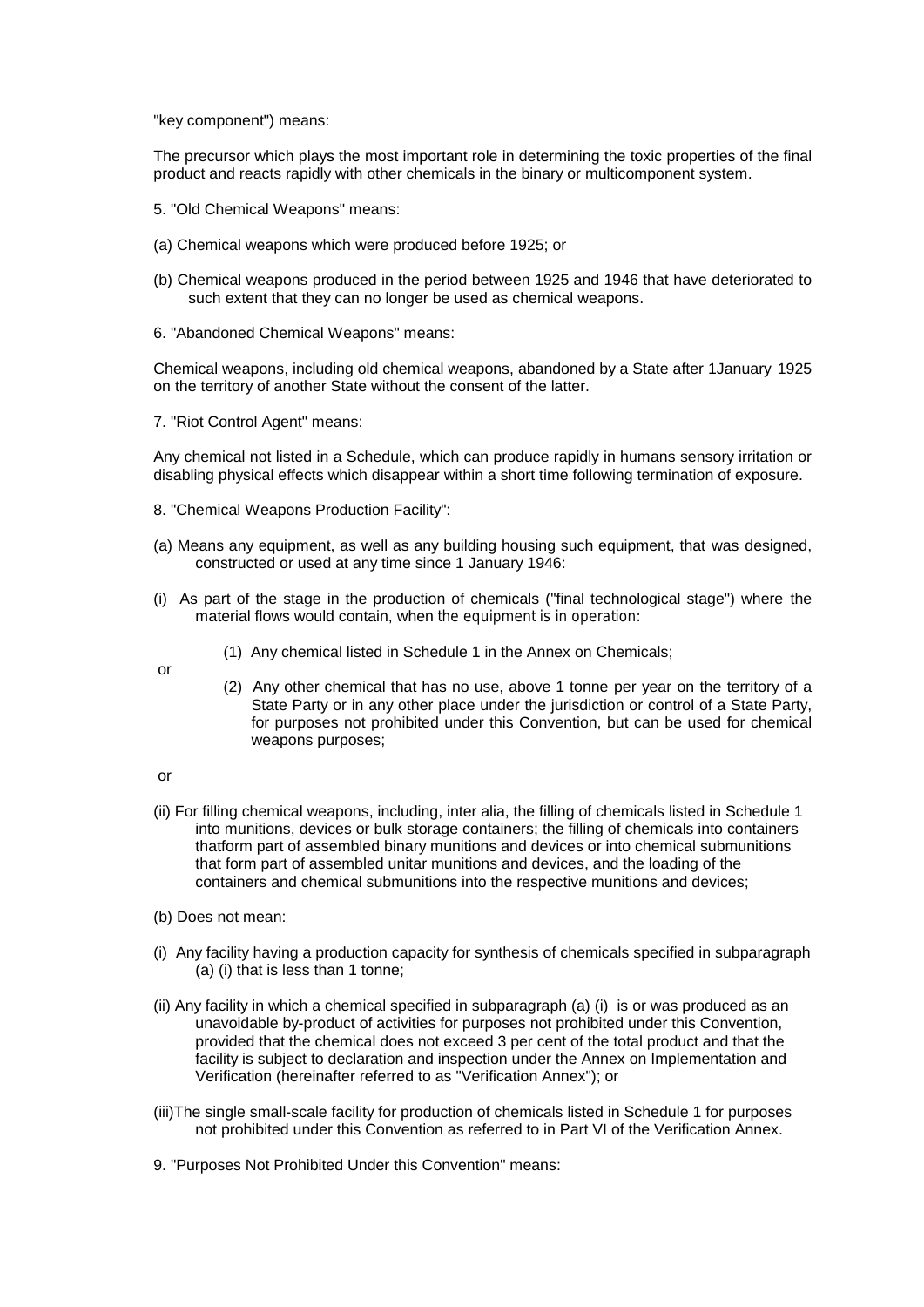- (a) Industrial, agricultural, research, medical, pharmaceutical or other peaceful purposes;
- (b) Protective purposes, namely those purposes directly related to protection against toxic chemicals and to protection against chemical weapons;
- (c) Military purposes not connected with the use of chemical weapons and not dependent on the use of the toxic properties of chemicals as a method of warfare;
- (d) Law enforcement including domestic riot control purposes.
- 10. "Production Capacity" means:

The annual quantitative potential for manufacturing a specific chemical based on the technological process actually used or, if the process is not yet operational, planned to be used at the relevant facility. It shall be deemed to be equal to the nameplate capacity or, if the nameplate capacity is not available, to the design capacity. The nameplate capacity is the product output under conditions optimized for maximum quantity for the production facility, as demonstrated by one or more test-runs. The design capacity is the corresponding theoretically calculated product output.

11. "Organization" means the Organization for the Prohibition of Chemical Weapons established pursuant to Article VIII of this Convention.

- 12. For the purposes of Article VI:
- (a) "Production" of a chemical means its formation through chemical reaction;
- (b) "Processing" of a chemical means a physical process, such as formulation, extraction and purification, in which a chemical is not converted into another chemical;
- (c) "Consumption" of a chemical means its conversion into another chemical via a chemical reaction.

#### **ARTICLE III**

## DECLARATIONS

1. Each State Party shall submit to the Organization, not later than 30 days after this Convention enters into force for it, he following declarations, in which it shall:

(a) With respect to chemical weapons:

(i) Declare whether it owns or possesses any chemical weapons, or whether there are any chemical weapons located in any place under its jurisdiction or control;

(ii) Specify the precise location, aggregate quantity and detailed inventory of chemical weapons it owns or possesses, or that are located in any place under its jurisdiction or control, in accordance with Part IV (A), paragraphs 1 to 3, of the Verification Annex, except for those chemical weapons referred to in sub-subparagraph (iii);

(iii) Report any chemical weapons on its territory that are owned and possessed by another State and located in any place under the jurisdiction or control of another State, in accordance with Part IV (A), paragraph 4, of the Verification Annex;

(iv)Declare whether it has transferred or received, directly or indirectly, any chemical weapons since 1 January 1946 and specify the transfer or receipt of such weapons, in accordance with Part IV (A), paragraph 5, of the Verification Annex;

(v) Provide its general plan for destruction of chemical weapons that it owns or possesses, or that are located in any place under its jurisdiction or control, in accordance with Part IV (A), paragraph 6, of the Verification Annex;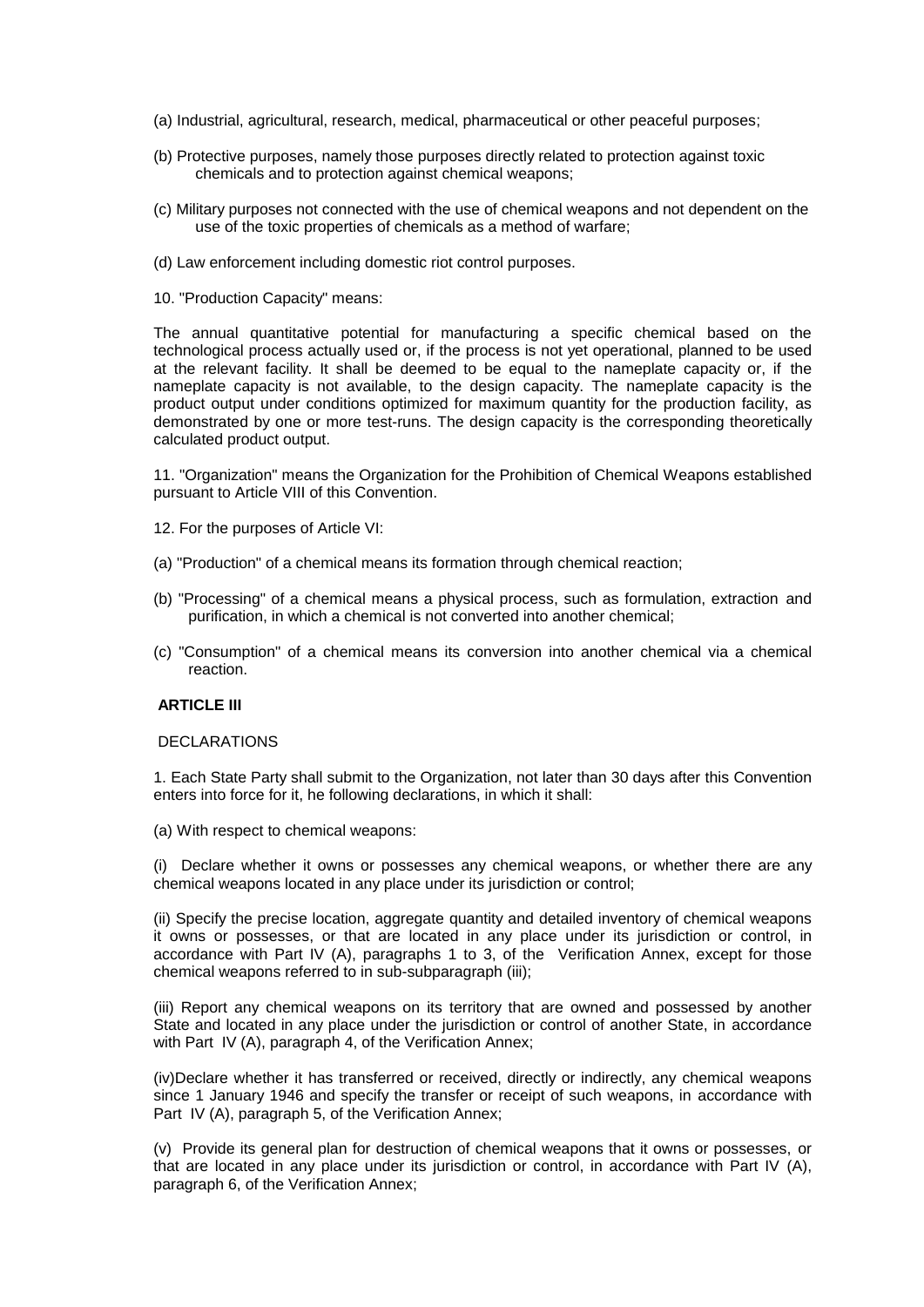(b) With respect to old chemical weapons and abandoned chemical weapons:

(i) Declare whether it has on its territory old chemical weapons and provide all available information in accordance with Part IV (B), paragraph 3, of the Verification Annex;

(ii)Declare whether there are abandoned chemical weapons on its territory and provide all available information in accordance with Part IV (B), paragraph 8, of the Verification Annex;

(iii)Declare whether it has abandoned chemical weapons on the territory of other States and provide all available information in accordance with Part IV (B), paragraph 10, of the Verification Annex;

(c) With respect to chemical weapons production facilities:

(i) Declare whether it has or has had any chemical weapons production facility under its ownership or possession, or that is or has been located in any place under its jurisdiction or control at any time since 1 January 1946;

(ii)Specify any chemical weapons production facility it has or has had under its ownership or possession or that is or has been located in any place under its jurisdiction or control at any time since 1 January 1946, in accordance with Part V, paragraph 1, of the Verification Annex, except for those facilities referred to in sub-subparagraph (iii);

(iii)Report any chemical weapons production facility on its territory that another State has or has had under its ownership and possession and that is or has been located in any place under the jurisdiction or control of another State at any time since 1 January 1946, in accordance with Part V, paragraph 2, of the Verification Annex;

(iv)Declare whether it has transferred or received, directly or indirectly, any equipment for the production of chemical weapons since 1 January 1946 and specify the transfer or receipt of such equipment, in accordance with Part V, paragraphs 3 to 5, of the Verification Annex;

(v)Provide its general plan for destruction of any chemical weapons production facility it owns or possesses, or that is located in any place under its jurisdiction or control, in accordance with Part V, paragraph 6, of the Verification Annex;

(vi)Specify actions to be taken for closure of any chemical weapons production facility it owns or possesses, or that is located in any place under its jurisdiction or control, in accordance with Part V, paragraph 1 (i), of the Verification Annex;

(vii)Provide its general plan for any temporary conversion of any chemical weapons production facility it owns or possesses, or that is located in any place under its jurisdiction or control, into chemical weapons destruction facility, in accordance with Part V, paragraph 7, of the Verification Annex;

(d) With respect to other facilities: Specify the precise location, nature and general scope of activities of any facility or establishment under its ownership or possession, or located in any place under its jurisdiction or control, and that has been designed, constructed or used since 1 January 1946 primarily for development of chemical weapons. Such declaration shall include, inter alia, laboratories and test and evaluation sites;

(e) With respect to riot control agents: Specify the chemical name, structural formula and Chemical Abstracts Service (CAS) registry number, if assigned, of each chemical it holds for riot control purposes. Thisdeclaration shall be updated not later than 30 days after any change becomes effective.

2. The provisions of this Article and the relevant provisions of Part IV of the Verification Annex shall not, at the discretion of a State Party, apply to chemical weapons buried on its territory before 1 January 1977 and which remain buried, or which had been dumped at sea before 1 January 1985.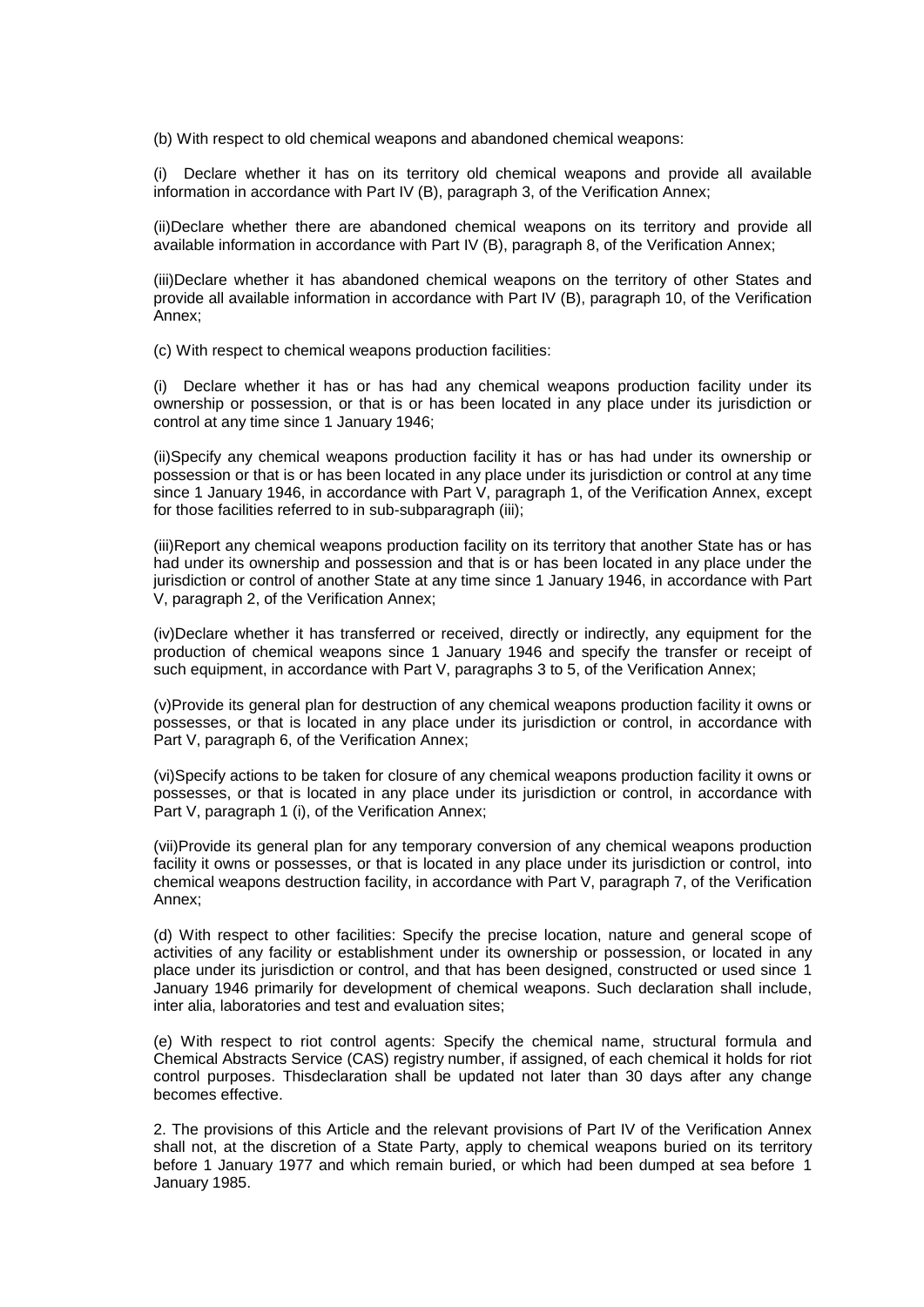## **ARTICLE IV**

### CHEMICAL WEAPONS

1. The provisions of this Article and the detailed procedures for its implementation shall apply to all chemical weapons owned or possessed by a State Party, or that are located in any place under its jurisdiction orcontrol, except old chemical weapons and abandoned chemical weapons to which Part IV (B) of the Verification Annex applies.

2. Detailed procedures for the implementation of this Article are set forth in the Verification Annex.

3. All locations at which chemical weapons specified in paragraph 1 are stored or destroyed shall be subject to systematic verification through on-site inspection and monitoring with on-site instruments, in accordance with Part IV(A) of the Verification Annex.

4. Each State Party shall, immediately after the declaration under Article III, paragraph 1 (a), has been submitted, provide access to chemical weapons specified in paragraph 1 for the purpose of systematic verification of thedeclaration through on-site inspection. Thereafter, each State Party shall not remove any of these chemical weapons, except to a chemical weapons destruction facility. It shall provide access to such chemical weapons, for the purpose of systematic on-site verification.

5. Each State Party shall provide access to any chemical weapons destruction facilities and their storage areas, that it owns or possesses, or that are located in any place under its jurisdiction or control, for the purpose of systematic verification through on-site inspection and monitoring with on-site instruments.

6. Each State Party shall destroy all chemical weapons specified in paragraph 1 pursuant to the Verification Annex and in accordance with the agreed rate and sequence of destruction (hereinafter referred to as "order of destruction"). Such destruction shall begin not later than two years after this Convention enters into force for it and shall finish not later than 10 years after entry into force of this Convention. A State Party is not precluded from destroying such chemical weapons at a faster rate.

7. Each State Party shall:

(a) Submit detailed plans for the destruction of chemical weapons specified in paragraph 1 not later than 60 days before each annual destruction period begins, in accordance with Part IV (A), paragraph 29, of the Verification Annex; the detailed plans shall encompass all stocks to be destroyed during the next annual destruction period;

(b) Submit declarations annually regarding the implementation of its plans for destruction of chemical weapons specified in paragraph 1, not later than 60 days after the end of each annual destruction period; and

(c) Certify, not later than 30 days after the destruction process has been completed, that all chemical weapons specified in paragraph 1 have been destroyed.

8. If a State ratifies or accedes to this Convention after the 10-year period for destruction set forth in paragraph 6, it shall destroy chemical weapons specified in paragraph 1 as soon as possible. The order of destruction and procedures for stringent verification for such a State Party shall be determined by the Executive Council.

9. Any chemical weapons discovered by a State Party after the initial declaration of chemical weapons shall be reported, secured and destroyed in accordance with Part IV (A) of the Verification Annex.

10. Each State Party, during transportation, sampling, storage and destruction of chemical weapons, shall assign the highest priority to ensuring the safety of people and to protecting the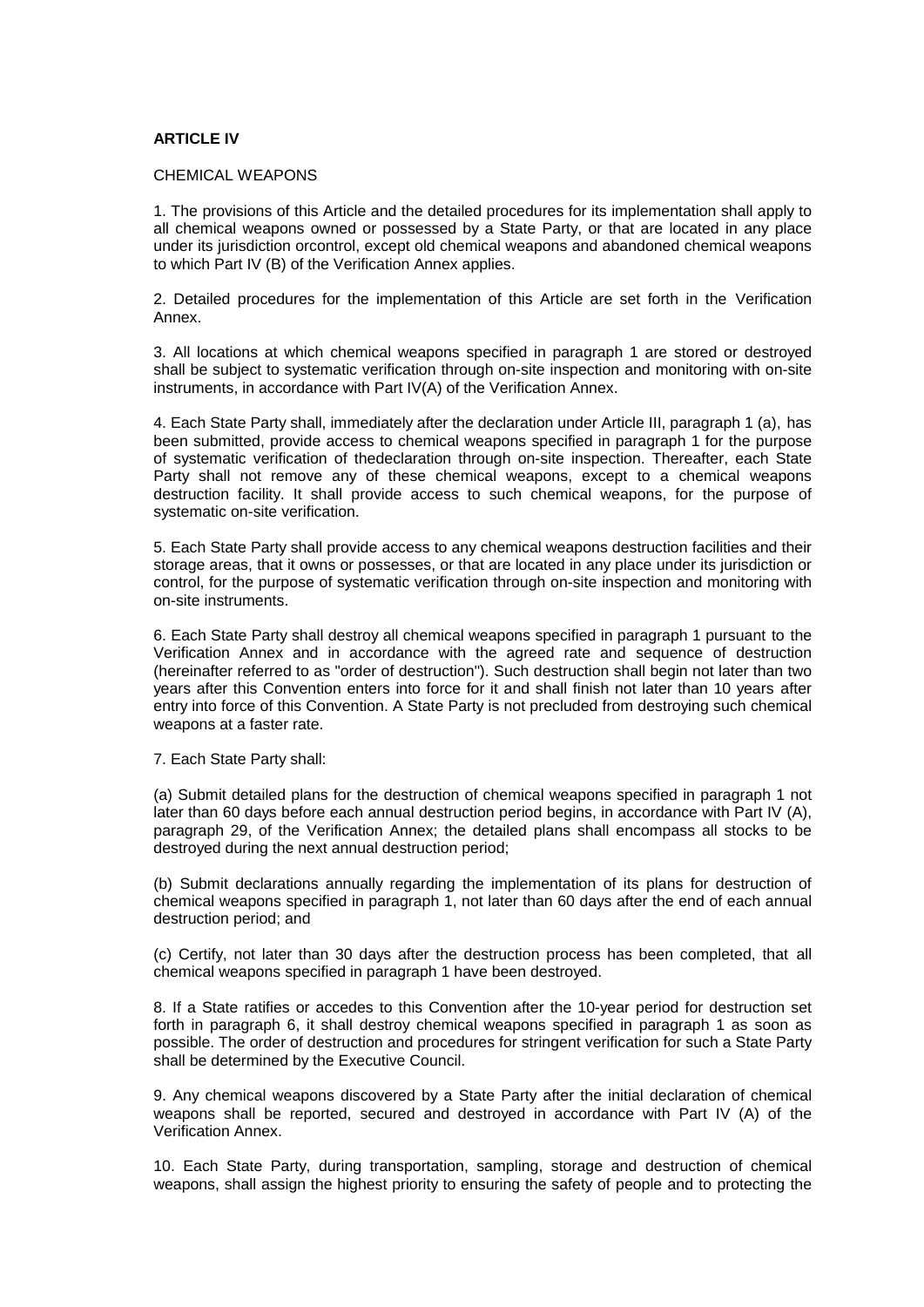environment. Each State Party shall transport, sample, store and destroy chemical weapons in accordance with its national standards for safety and emissions.

11. Any State Party which has on its territory chemical weapons that are owned or possessed by another State, or that are located in any place under the jurisdiction or control of another State, shall make the fullest efforts to ensure that these chemical weapons are removed from its territory not later than one year after this Convention enters into force for it. If they are not removed within one year, the State Party may request the Organization and other States Parties to provide assistance in the destruction of these chemical weapons.

12. Each State Party undertakes to cooperate with other States Parties that request information or assistance on a bilateral basis or through the Technical Secretariat regarding methods and technologies for the safe and efficient destruction of chemical weapons.

13. In carrying out verification activities pursuant to this Article and Part IV (A) of the Verification Annex, the Organization shall consider measures to avoid unnecessary duplication of bilateral or multilateral agreements on verification of chemical weapons storage and their destruction among States Parties.

To this end, the Executive Council shall decide to limit verification to measures complementary to those undertaken pursuant to such a bilateral or multilateral agreement, if it considers that:

- (a) Verification provisions of such an agreement are consistent with the verification provisions of this Article and Part IV (A) of the Verification Annex;
- (b) Implementation of such an agreement provides for sufficient assurance of compliance with the relevant provisions of this Convention; and
- (c) Parties to the bilateral or multilateral agreement keep the Organization fully informed about their verification activities.

14. If the Executive Council takes a decision pursuant to paragraph 13, the Organization shall have the right to monitor the implementation of the bilateral or multilateral agreement.

15. Nothing in paragraphs 13 and 14 shall affect the obligation of a State Party to provide declarations pursuant to Article III, this Article and Part IV (A) of the Verification Annex.

16. Each State Party shall meet the costs of destruction of chemical weapons it is obliged to destroy. It shall also meet the costs of verification of storage and destruction of these chemical weapons unless the Executive Councildecides otherwise. If the Executive Council decides to limit verification measures of the Organization pursuant to paragraph 13, the costs of complementary verification and monitoring by the Organization shall be paid in accordance with the United Nations scale of assessment, as specified in Article VIII, paragraph 7.

17. The provisions of this Article and the relevant provisions of Part IV of the Verification Annex shall not, at the discretion of a State Party, apply to chemical weapons buried on its territory before 1 January 1977 and which remain buried, or which had been dumped at sea before 1 January 1985.

## **ARTICLE V**

## CHEMICAL WEAPONS PRODUCTION FACILITIES

1. The provisions of this Article and the detailed procedures for its implementation shall apply to any and all chemical weapons production facilities owned or possessed by a State Party, or that are located in any place under its jurisdiction or control.

2. Detailed procedures for the implementation of this Article are set forth in the Verification Annex.

3. All chemical weapons production facilities specified in paragraph 1 shall be subject to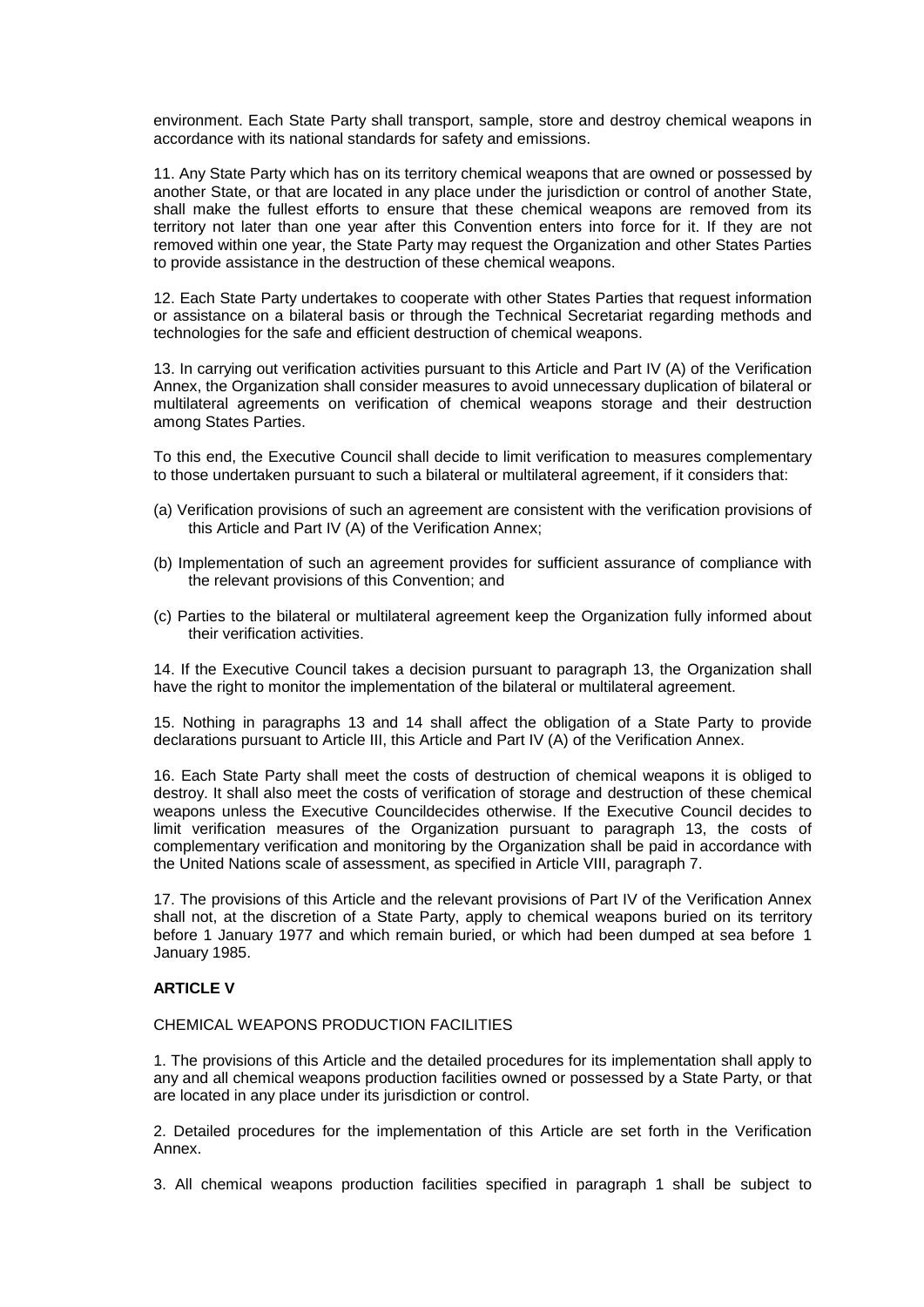systematic verification through on-site inspection and monitoring with on-site instruments in accordance with Part V of the Verification Annex.

4. Each State Party shall cease immediately all activity at chemical weapons production facilities specified in paragraph 1, except activity required for closure.

5. No State Party shall construct any new chemical weapons production facilities or modify any existing facilities for the purpose of chemical weapons production or for any other activity prohibited under this Convention.

6. Each State Party shall, immediately after the declaration under Article III, paragraph 1 (c), has been submitted, provide access to chemical weapons production facilities specified in paragraph 1, for the purpose of systematicverification of the declaration through on-site inspection.

7. Each State Party shall:

(a) Close, not later than 90 days after this Convention enters into force for it, all chemical weapons production facilities specified in paragraph 1, in accordance with Part V of the Verification Annex, and give notice thereof; and

(b) Provide access to chemical weapons production facilities specified in paragraph 1, subsequent to closure, for the purpose of systematic verification through on-site inspection and monitoring with on-site instruments in order to ensure that the facility remains closed and is subsequently destroyed.

8. Each State Party shall destroy all chemical weapons production facilities specified in paragraph 1 and related facilities and equipment, pursuant to the Verification Annex and in accordance with an agreed rate and sequence of destruction (hereinafter referred to as "order of destruction"). Such destruction shall begin not later than one year after this Convention enters into force for it, and shall finish not later than 10 years after entry into force of this Convention. A State Party is not precluded from destroying such facilities at a faster rate.

9. Each State Party shall:

(a) Submit detailed plans for destruction of chemical weapons production facilities specified in paragraph 1, not later than 180 days before the destruction of each facility begins;

(b) Submit declarations annually regarding the implementation of its plans for the destruction of all chemical weapons production facilities specified in paragraph 1, not later than 90 days after the end of each annual destruction period; and

(c) Certify, not later than 30 days after the destruction process has been completed, that all chemical weapons production facilities specified in paragraph 1 have been destroyed.

10. If a State ratifies or accedes to this Convention after the 10-year period bfor destruction set forth in paragraph 8, it shall destroy chemical weapons production facilities specified in paragraph 1 as soon as possible. The order of destruction and procedures for stringent verification for such a State Party shall be determined by the Executive Council.

11. Each State Party, during the destruction of chemical weapons production facilities, shall assign the highest priority to ensuring the safety of people and to protecting the environment. Each State Party shall destroy chemical weapons production facilities in accordance with its national standards for safety and emissions.

12. Chemical weapons production facilities specified in paragraph 1 may be temporarily converted for destruction of chemical weapons in accordance with Part V, paragraphs 18 to 25, of the Verification Annex. Such a converted facility must be destroyed as soon as it is no longer in use for destruction of chemical weapons but, in any case, not later than 10 years after entry into force of this Convention.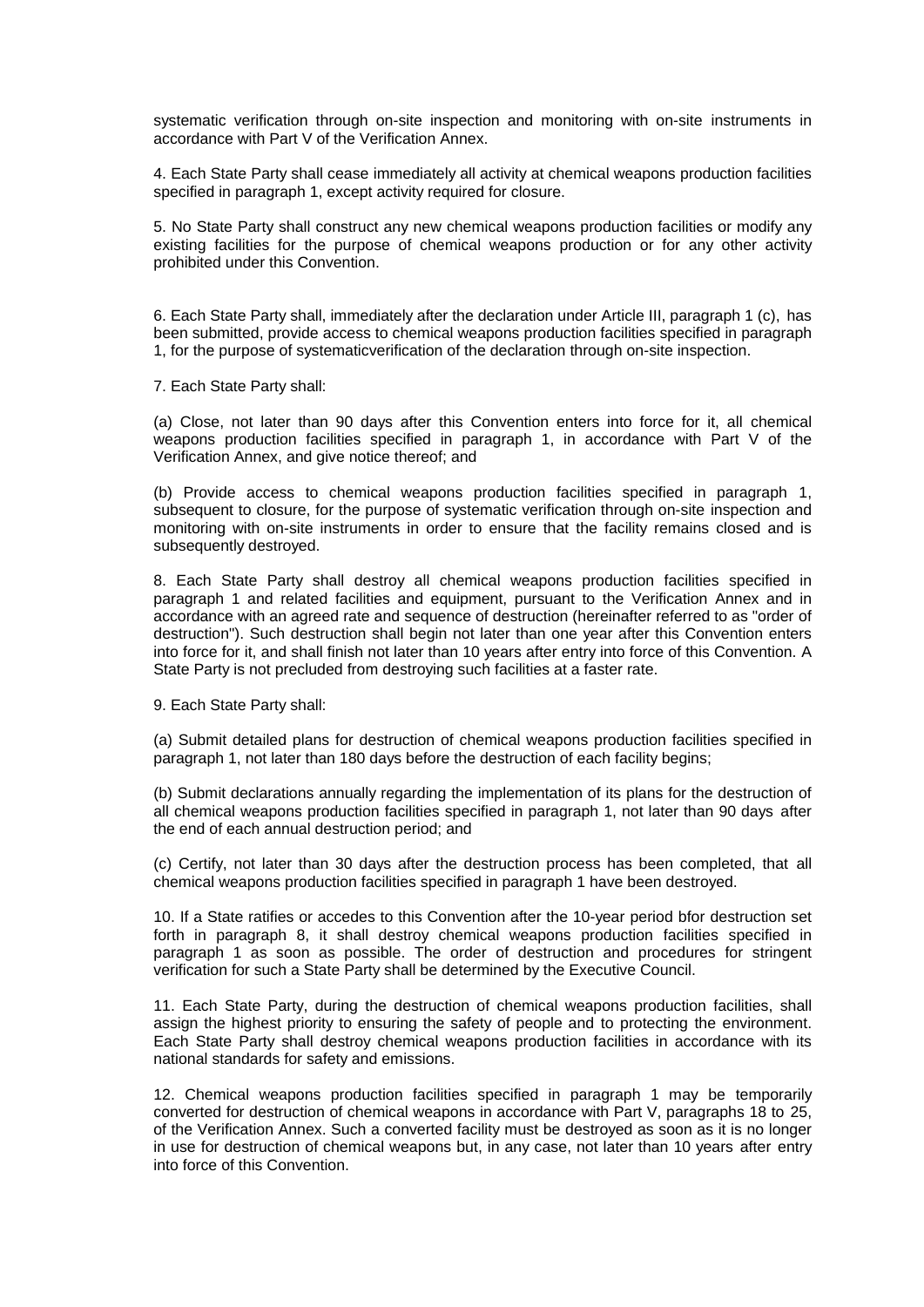13. A State Party may request, in exceptional cases of compelling need, permission to use a chemical weapons production facility specified in paragraph 1 for purposes not prohibited under this Convention. Upon the recommendation of the Executive Council, the Conference of the States Parties shall decide whether or not to approve the request and shall establish the conditions upon which approval is contingent in accordance with Part V, Section D, of the Verification Annex.

14. The chemical weapons production facility shall be converted in such a manner that the converted facility is not more capable of being reconverted into a chemical weapons production facility than any other facility used for industrial, agricultural, research, medical, pharmaceutical or other peaceful purposes not involving chemicals listed in Schedule 1.

15. All converted facilities shall be subject to systematic verification through on-site inspection and monitoring with on-site instruments in accordance with Part V, Section D, of the Verification Annex.

16. In carrying out verification activities pursuant to this Article and Part V of the Verification Annex, the Organization shall consider measures to avoid unnecessary duplication of bilateral or multilateral agreements on verification of chemical weapons production facilities and their destruction among States Parties.

To this end, the Executive Council shall decide to limit the verification to measures complementary to those undertaken pursuant to such a bilateral or multilateral agreement, if it considers that:

(a) Verification provisions of such an agreement are consistent with the verification provisions of this Article and Part V of the Verification Annex;

(b) Implementation of the agreement provides for sufficient assurance of compliance with the relevant provisions of this Convention; and

(c) Parties to the bilateral or multilateral agreement keep the Organization fully informed about their verification activities.

17. If the Executive Council takes a decision pursuant to paragraph 16, the Organization shall have the right to monitor the implementation of the bilateral or multilateral agreement.

18. Nothing in paragraphs 16 and 17 shall affect the obligation of a State Party to make declarations pursuant to Article III, this Article and Part V of the Verification Annex.

19. Each State Party shall meet the costs of destruction of chemical weapons production facilities it is obliged to destroy. It shall also meet the costs of verification under this Article unless the Executive Council decides otherwise. If the Executive Council decides to limit verification measures of the Organization pursuant to paragraph 16, the costs of complementary verification and monitoring by the Organization shall be paid in accordance with the United Nations scale of assessment, as specified in Article VIII, paragraph 7.

## **ARTICLE VI**

### ACTIVITIES NOT PROHIBITED UNDER THIS CONVENTION

1. Each State Party has the right, subject to the provisions of this Convention, to develop, produce, otherwise acquire, retain, transfer and use toxic chemicals and their precursors for purposes not prohibited under this Convention.

2. Each State Party shall adopt the necessary measures to ensure that toxic chemicals and their precursors are only developed, produced, otherwise acquired, retained, transferred, or used within its territory or in any other place under its jurisdiction or control for purposes not prohibited under this Convention. To this end, and in order to verify that activities are in accordance with obligations under this Convention, each State Party shall subject toxic chemicals and their precursors listed in Schedules 1, 2 and 3 of the Annex on Chemicals, facilities related to such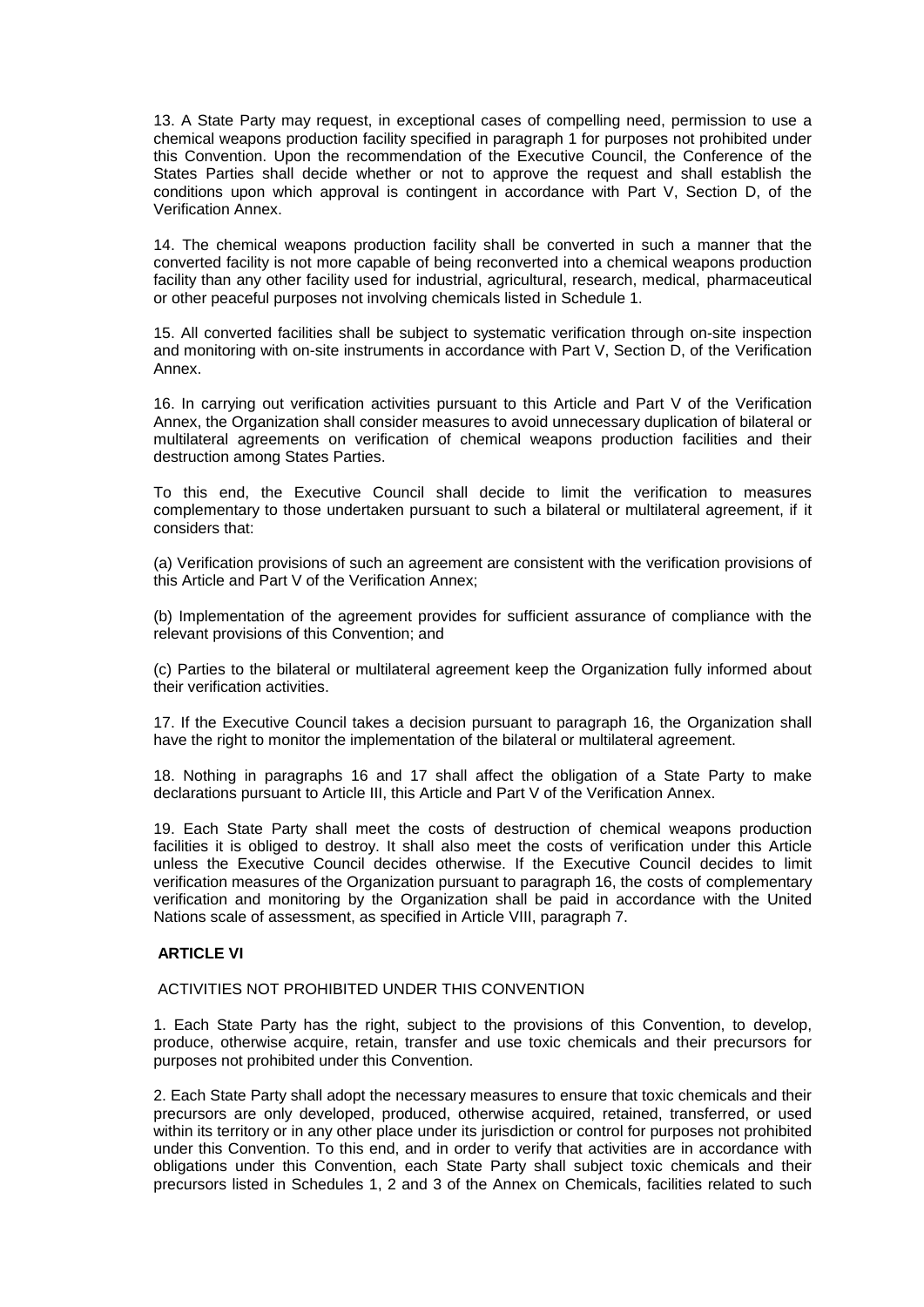chemicals, and other facilities as specified in the Verification Annex, that are located on its territory or in any other place under its jurisdiction or control, to verification measures as provided in the Verification Annex.

3. Each State Party shall subject chemicals listed in Schedule 1 (hereinafter referred to as "Schedule 1 chemicals") to the prohibitions on production, acquisition, retention, transfer and use as specified in Part VI of the Verification Annex. It shall subject Schedule 1 chemicals and facilities specified in Part VI of the Verification Annex to systematic verification

through on-site inspection and monitoring with on-site instruments in accordance with that Part of the Verification Annex.

4. Each State Party shall subject chemicals listed in Schedule 2 (hereinafter referred to as "Schedule 2 chemicals") and facilities specified in Part VII of the Verification Annex to data monitoring and on-site verification in accordance with that Part of the Verification Annex.

5. Each State Party shall subject chemicals listed in Schedule 3 (hereinafter referred to as "Schedule 3 chemicals") and facilities specified in Part VIII of the Verification Annex to data monitoring and on-site verification in accordance with that Part of the Verification Annex.

6. Each State Party shall subject facilities specified in Part IX of the Verification Annex to data monitoring and eventual on-site verification in accordance with that Part of the Verification Annex unless decided otherwise by the Conference of the States Parties pursuant to Part IX, paragraph 22, of the Verification Annex.

7. Not later than 30 days after this Convention enters into force for it, each State Party shall make an initial declaration on relevant chemicals and facilities in accordance with the Verification Annex.

8. Each State Party shall make annual declarations regarding the relevant chemicals and facilities in accordance with the Verification Annex.

9. For the purpose of on-site verification, each State Party shall grant to the inspectors access to facilities as required in the Verification Annex.

10. In conducting verification activities, the Technical Secretariat shall avoid undue intrusion into the State Party's chemical activities for purposes not prohibited under this Convention and, in particular, abide by the provisions set forth in the Annex on the Protection of Confidential Information (hereinafter referred to as "Confidentiality Annex").

11. The provisions of this Article shall be implemented in a manner which avoids hampering the economic or technological development of States Parties, and international cooperation in the field of chemical activities for purposes not prohibited under this Convention including the international exchange of scientific and technical information and chemicals and equipment for the production, processing or use of chemicals for purposes not prohibited under this Convention.

## **ARTICLE VII**

## NATIONAL IMPLEMENTATION MEASURES

### General undertakings

1. Each State Party shall, in accordance with its constitutional processes, adopt the necessary measures to implement its obligations under this Convention. In particular, it shall:

(a) Prohibit natural and legal persons anywhere on its territory or in any other place under its jurisdiction as recognized by international law from undertaking any activity prohibited to a State Party under this Convention, including enacting penal legislation with respect to such activity;

(b) Not permit in any place under its control any activity prohibited to a State Party under this Convention; and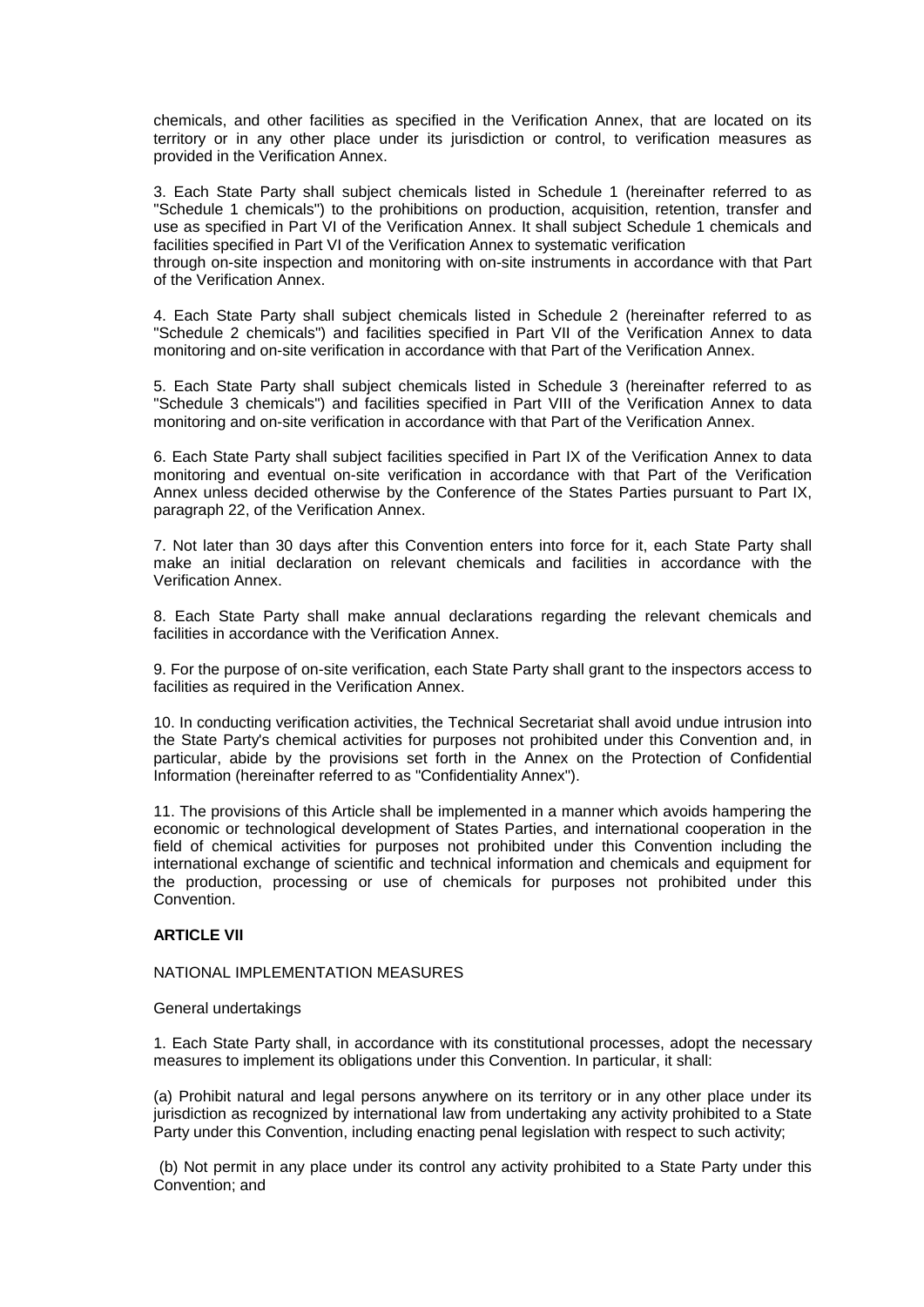(c) Extend its penal legislation enacted under subparagraph (a) to any activity prohibited to a State Party under this Convention undertaken anywhere by natural persons, possessing its nationality, in conformity with international law.

2. Each State Party shall cooperate with other States Parties and afford the appropriate form of legal assistance to facilitate the implementation of the obligations under paragraph 1.

3. Each State Party, during the implementation of its obligations under this Convention, shall assign the highest priority to ensuring the safety of people and to protecting the environment, and shall cooperate as appropriate with other State Parties in this regard.

Relations between the State Party and the Organization

4. In order to fulfil its obligations under this Convention, each State Party shall designate or establish a National Authority to serve as the national focal point for effective liaison with the Organization and other States Parties. Each State Party shall notify the Organization of its National Authority at the time that this Convention enters into force for it.

5. Each State Party shall inform the Organization of the legislative and administrative measures taken to implement this Convention.

6. Each State Party shall treat as confidential and afford special handling to information and data that it receives in confidence from the Organization in connection with the implementation of this Convention. It shall treat such information and data exclusively in connection with its rights and obligations under this Convention and in accordance with the provisions set forth in the Confidentiality Annex.

7. Each State Party undertakes to cooperate with the Organization in the exercise of all its functions and in particular to provide assistance to the Technical Secretariat.

## **ARTICLE VIII**

THE ORGANIZATION

## A. GENERAL PROVISIONS

1. The States Parties to this Convention hereby establish the Organization for the Prohibition of Chemical Weapons to achieve the object and purpose of this Convention, to ensure the implementation of its provisions, including those for international verification of compliance with it, and to provide a forum for consultation and cooperation among States Parties.

2. All States Parties to this Convention shall be members of the Organization. A State Party shall not be deprived of its membership in the Organization.

3. The seat of the Headquarters of the Organization shall be The Hague, Kingdom of the Netherlands.

4. There are hereby established as the organs of the Organization: the Conference of the States Parties, the Executive Council, and the Technical Secretariat.

5. The Organization shall conduct its verification activities provided for under this Convention in the least intrusive manner possible consistent with the timely and efficient accomplishment of their objectives. It shall request only the information and data necessary to fulfil its responsibilities under this Convention. It shall take every precaution to protect the confidentiality of information on civil and military activities and facilities coming to its knowledge in the implementation of this Convention and, in particular, shall abide by the provisions set forth in the Confidentiality Annex.

6. In undertaking its verification activities the Organization shall consider measures to make use of advances in science and technology.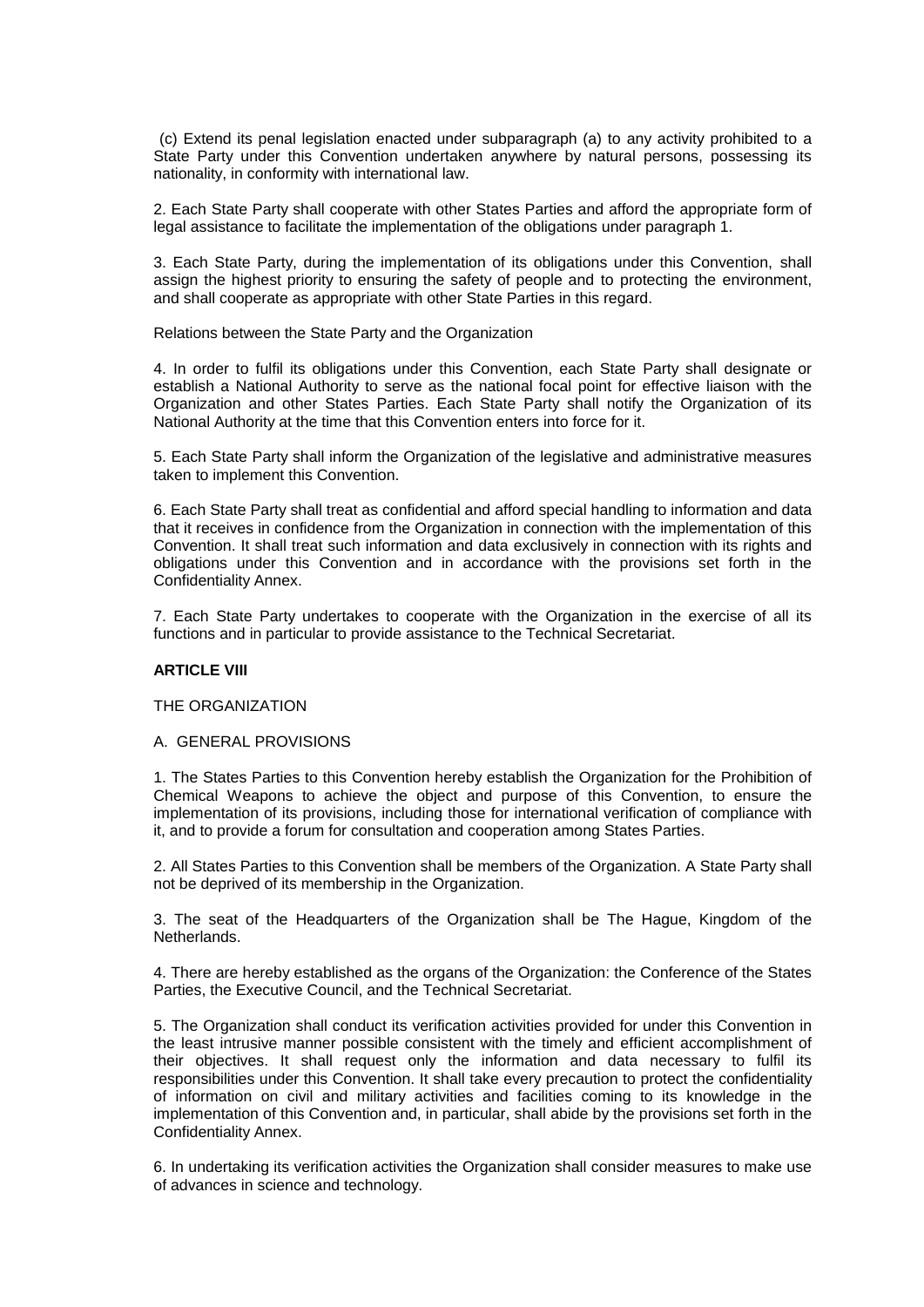7. The costs of the Organization's activities shall be paid by States Parties in accordance with the United Nations scale of assessment adjusted to take into account differences in membership between the United Nations and this Organization, and subject to the provisions of Articles IV and V. Financial contributions of States Parties to the Preparatory Commission shall be deducted in an appropriate way from their contributions to the regular budget. The budget of the Organization shall comprise two separate chapters, one relating to administrative and other costs, and one relating to verification costs.

8. A member of the Organization which is in arrears in the payment of its financial contribution to the Organization shall have no vote in the Organization if the amount of its arrears equals or exceeds the amount of the contribution due from it for the preceding two full years. The Conference of the States Parties may, nevertheless, permit such a member to vote if it is satisfied that the failure to pay is due to conditions beyond the control of the member.

## B. THE CONFERENCE OF THE STATES PARTIES

Composition, procedures and decision-making

9. The Conference of the States Parties (hereinafter referred to as "the Conference") shall be composed of all members of this Organization. Each member shall have one representative in the Conference, who may be accompanied by alternates and advisers.

10. The first session of the Conference shall be convened by the depositary not later than 30 days after the entry into force of this Convention.

11. The Conference shall meet in regular sessions which shall be held annually unless it decides otherwise.

- 12. Special sessions of the Conference shall be convened:
- (a) When decided by the Conference;
- (b) When requested by the Executive Council;
- (c) When requested by any member and supported by one third of the members; or
- (d) In accordance with paragraph 22 to undertake reviews of the operation of this Convention.

Except in the case of subparagraph (d), the special session shall be convened not later than 30 days after receipt of the request by the Director-General of the Technical Secretariat, unless specified otherwise in the request.

13. The Conference shall also be convened in the form of an Amendment Conference in accordance with Article XV, paragraph 2.

14. Sessions of the Conference shall take place at the seat of the Organization unless the Conference decides otherwise.

15. The Conference shall adopt its rules of procedure. At the beginning of each regular session, it shall elect its Chairman and such other officers as may be required. They shall hold office until a new Chairman and other officers are elected at the next regular session.

16. A majority of the members of the Organization shall constitute a quorum for the Conference.

17. Each member of the Organization shall have one vote in the Conference.

18. The Conference shall take decisions on questions of procedure by a simple majority of the members present and voting. Decisions on matters of substance should be taken as far as possible by consensus. If consensus is not attainable when an issue comes up for decision, the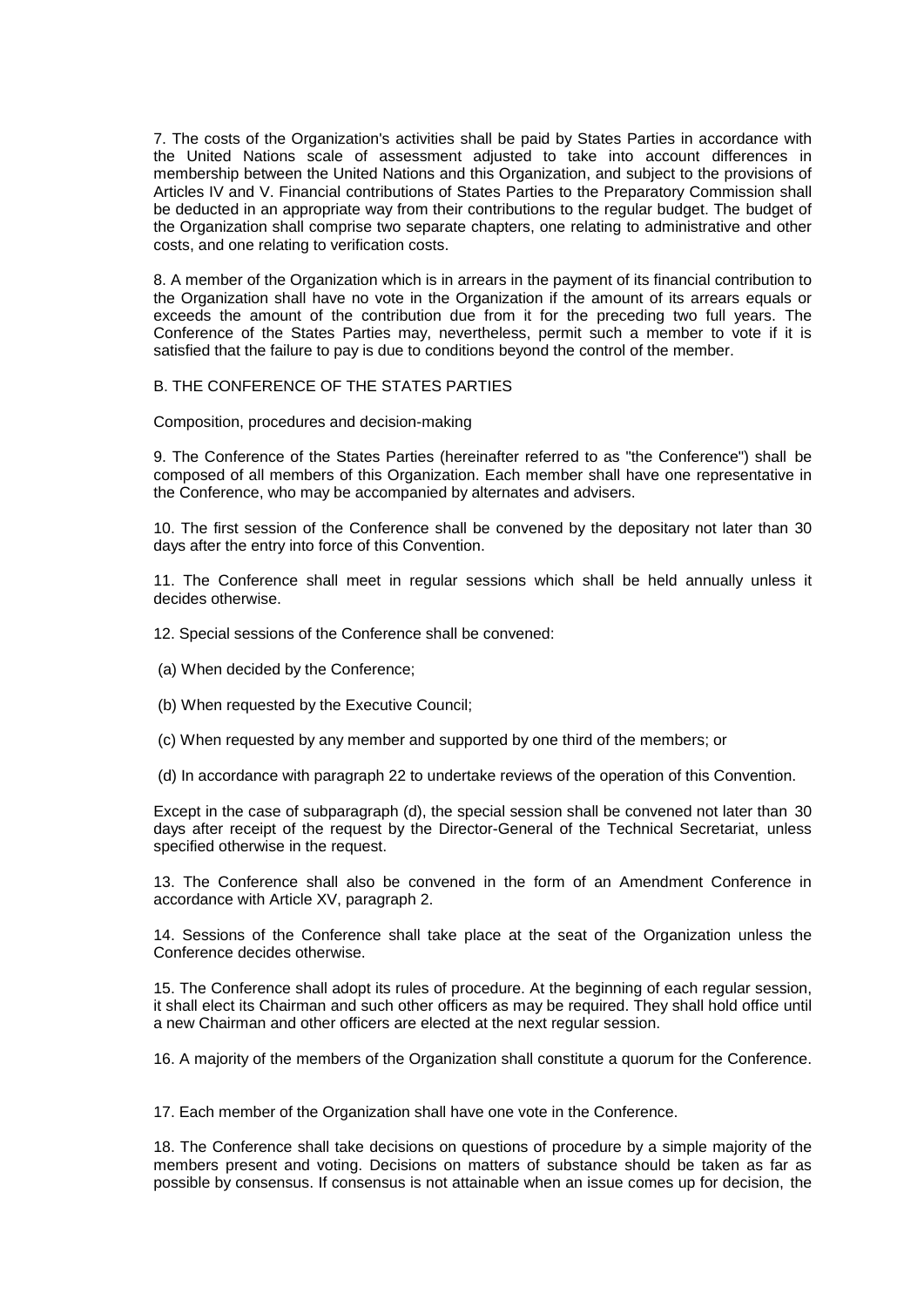Chairman shall defer any vote for 24 hours and during this period of deferment shall make every effort to facilitate achievement of consensus, and shall report to the Conference before the end of this period. If consensus is not possible at the end of 24 hours, the Conference shall take the decision by a two-thirds majority of members present and voting unless specified otherwise in this Convention. When the issue arises as to whether the question is one of substance or not, that question shall be treated as a matter of substance unless otherwise decided by the Conference by the majority required for decisions on matters of substance.

## Powers and functions

19. The Conference shall be the principal organ of the Organization. It shall consider any questions, matters or issues within the scope of this Convention, including those relating to the powers and functions of the Executive Council and the Technical Secretariat. It may make recommendations and take decisions on any questions, matters or issues related to this Convention raised by a State Party or brought to its attention by the Executive Council.

20. The Conference shall oversee the implementation of this Convention, and act in order to promote its object and purpose. The Conference shall review compliance with this Convention. It shall also oversee the activities of the Executive Council and the Technical Secretariat and may issue guidelines in accordance with this Convention to either of them in the exercise of their functions.

21. The Conference shall:

(a) Consider and adopt at its regular sessions the report, programme and budget of the Organization, submitted by the Executive Council, as well as consider other reports;

(b) Decide on the scale of financial contributions to be paid by States Parties in accordance with paragraph 7;

(c) Elect the members of the Executive Council;

(d) Appoint the Director-General of the Technical Secretariat (hereinafter referred to as "the Director-General");

(e) Approve the rules of procedure of the Executive Council submitted by the latter;

(f) Establish such subsidiary organs as it finds necessary for the exercise of its functions in accordance with this Convention;

(g) Foster international cooperation for peaceful purposes in the field of chemical activities;

(h) Review scientific and technological developments that could affect the operation of this Convention and, in this context, direct the Director-General to establish a Scientific Advisory Board to enable him, in the performance of his functions, to render specialized advice in areas of science and technology relevant to this Convention, to the Conference, the Executive Council or States Parties. The Scientific Advisory Board shall be composed of independent experts appointed in accordance with terms of reference adopted by the Conference;

(i) Consider and approve at its first session any draft agreements, provisions and guidelines developed by the Preparatory Commission;

(j) Establish at its first session the voluntary fund for assistance in accordance with Article X;

(k) Take the necessary measures to ensure compliance with this Convention and to redress and remedy any situation which contravenes the provisions of this Convention, in accordance with Article XII.

22. The Conference shall not later than one year after the expiry of the fifth and the tenth year after the entry into force of this Convention, and at such other times within that time period as may be decided upon, convene in special sessions to undertake reviews of the operation of this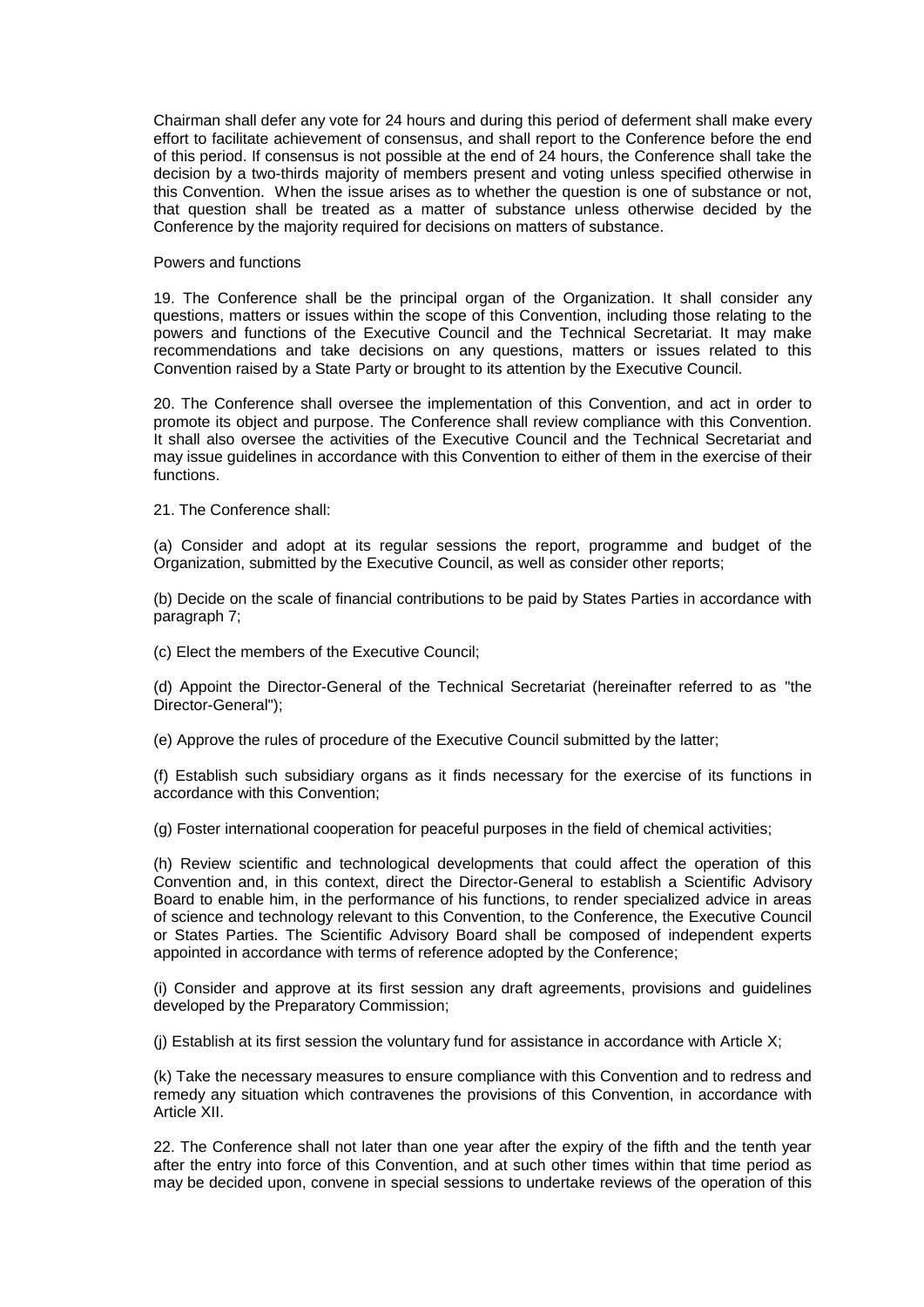Convention. Such reviews shall take into account any relevant scientific and technological developments. At intervals of five years thereafter, unless otherwise decided upon, further sessions of the Conference shall be convened with the same objective.

## C. THE EXECUTIVE COUNCIL

## Composition, procedure and decision-making

23. The Executive Council shall consist of 41 members. Each State Party shall have the right, in accordance with the principle of rotation, to serve on the Executive Council. The members of the Executive Council shall be elected by the Conference for a term of two years. In order to ensure the effective functioning of this Convention, due regard being specially paid to equitable geographical distribution, to the importance of chemical industry, as well as to political and security interests, the Executive Council shall be composed as follows:

(a) Nine States Parties from Africa to be designated by States Parties located in this region. As a basis for this designation it is understood that, out of these nine States Parties, three members shall, as a rule, be the States Parties with the most significant national chemical industry in the region as determined by internationally reported and published data; in addition, the regional group shall agree also to take into account other regional factors in designating these three members;

(b) Nine States Parties from Asia to be designated by States Parties located in this region. As a basis for this designation it is understood that, out of these nine States Parties, four members shall, as a rule, be the States Parties with the most significant national chemical industry in the region as determined by internationally reported and published data; in addition, the regional group shall agree also to take into account other regional factors in designating these four members;

(c) Five States Parties from Eastern Europe to be designated by States Parties located in this region. As a basis for this designation it is understood that, out of these five States Parties, one member shall, as a rule, be the State Party with the most significant national chemical industry in the region as determined by internationally reported and published data; in addition, the regional group shall agree also to take into account other regional factors in designating this one member;

(d) Seven States Parties from Latin America and the Caribbean to be designated by States Parties located in this region. As a basis for this designation it is understood that, out of these seven States Parties, three members shall, as a rule, be the States Parties with the most significant national chemical industry in the region as determined by internationally reported and published data; in addition, the regional group shall agree also to take into account other regional factors in designating these three members;

(e) Ten States Parties from among Western European and other States to be designated by States Parties located in this region. As a basis for this designation it is understood that, out of these 10 States Parties, 5 members shall, as a rule, be the States Parties with the most significant national chemical industry in the region as determined by internationally reported and published data; in addition, the regional group shall agree also to take into account other regional factors in designating these five members;

(f) One further State Party to be designated consecutively by States Parties located in the regions of Asia and Latin America and the Caribbean. As a basis for this designation it is understood that this State Party shall be a rotating member from these regions.

24. For the first election of the Executive Council 20 members shall be elected for a term of one year, due regard being paid to the established numerical proportions as described in paragraph 23.

25. After the full implementation of Articles IV and V the Conference may, upon the request of a majority of the members of the Executive Council, review the composition of the Executive Council taking into account developments related to the principles specified in paragraph 23 that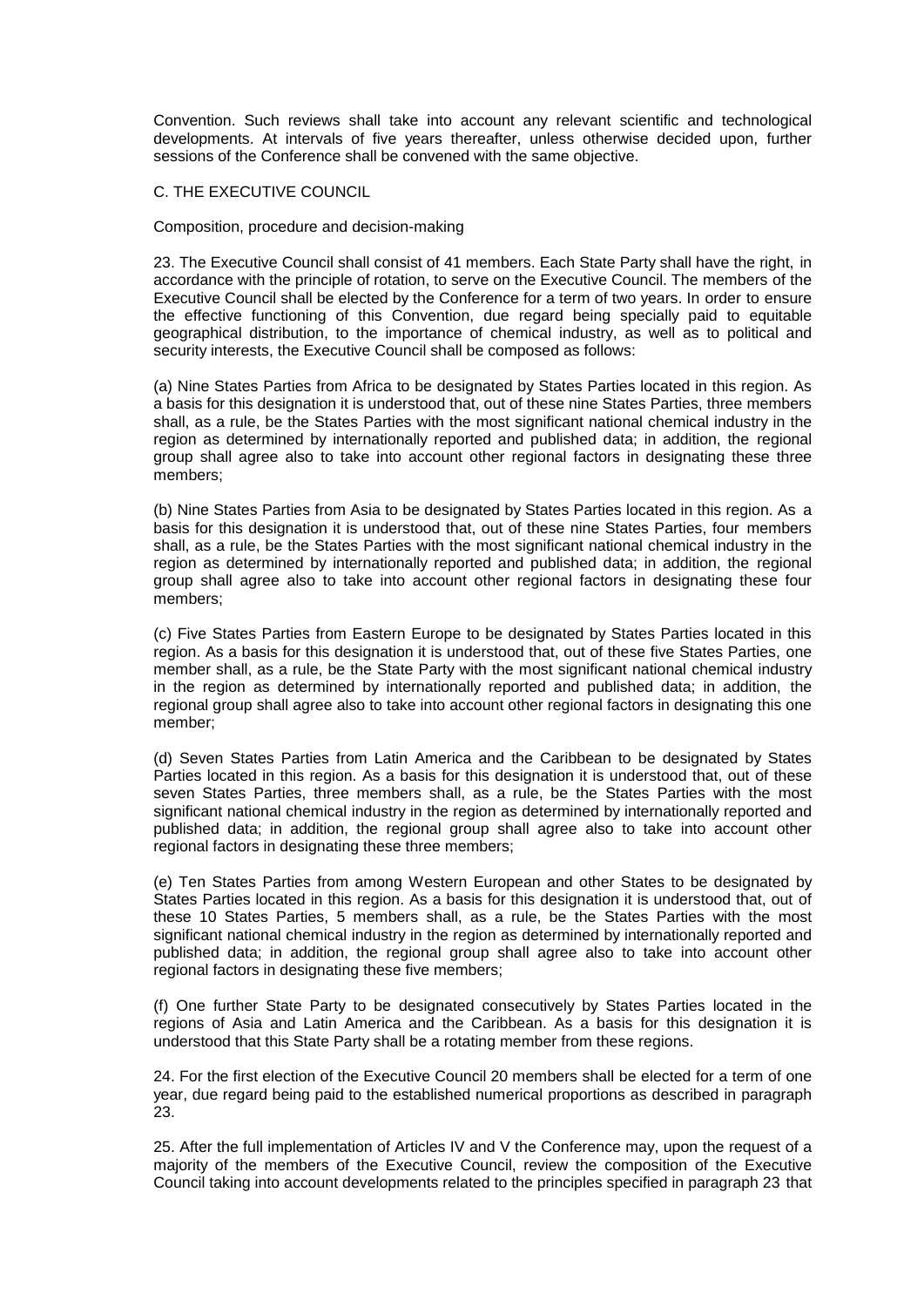are governing its composition.

26. The Executive Council shall elaborate its rules of procedure and submit them to the Conference for approval.

27. The Executive Council shall elect its Chairman from among its members.

28. The Executive Council shall meet for regular sessions. Between regular sessions it shall meet as often as may be required for the fulfilment of its powers and functions.

29. Each member of the Executive Council shall have one vote. Unless otherwise specified in this Convention, the Executive Council shall take decisions on matters of substance by a two-thirds majority of all its members. The Executive Council shall take decisions on questions of procedure by a simple majority of all its members. When the issue arises as to whether the question is one of substance or not, that question shall be treated as a matter of substance unless otherwise decided by the Executive Council by the majority required for decisions on matters of substance.

Powers and functions

30. The Executive Council shall be the executive organ of the Organization. It shall be responsible to the Conference. The Executive Council shall carry out the powers and functions entrusted to it under this Convention, as well as those functions delegated to it by the Conference. In so doing, it shall act in conformity with the recommendations, decisions and guidelines of the Conference and assure their proper and continuous implementation.

31. The Executive Council shall promote the effective implementation of, and compliance with, this Convention. It shall supervise the activities of the Technical Secretariat, cooperate with the National Authority of each State Party and facilitate consultations and cooperation among States Parties at their request.

32. The Executive Council shall:

(a) Consider and submit to the Conference the draft programme and budget of the Organization;

(b) Consider and submit to the Conference the draft report of the Organization on the implementation of this Convention, the report on the performance of its own activities and such special reports as it deems necessary or which the Conference may request;

(c) Make arrangements for the sessions of the Conference including the preparation of the draft agenda.

33. The Executive Council may request the convening of a special session of the Conference.

34. The Executive Council shall:

(a) Conclude agreements or arrangements with States and international organizations on behalf of the Organization, subject to prior approval by the Conference;

(b) Conclude agreements with States Parties on behalf of the Organization in connection with Article X and supervise the voluntary fund referred to in Article X;

(c) Approve agreements or arrangements relating to the implementation of verification activities, negotiated by the Technical Secretariat with States Parties.

35. The Executive Council shall consider any issue or matter within its competence affecting this Convention and its implementation, including concerns regarding compliance, and cases of non-compliance, and, as appropriate, inform States Parties and bring the issue or matter to the attention of the Conference.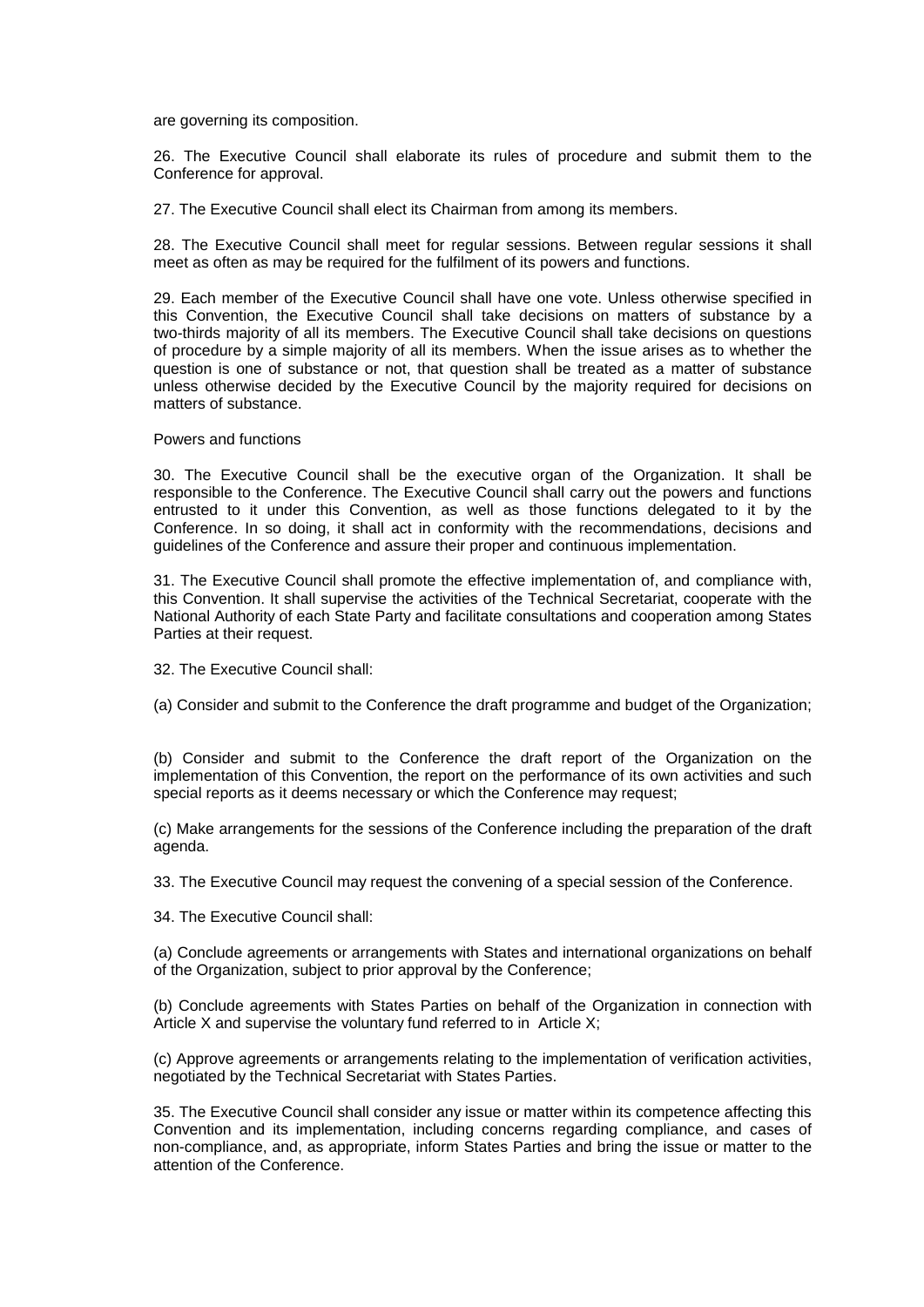36. In its consideration of doubts or concerns regarding compliance and cases of non-compliance, including, inter alia, abuse of the rights provided for under this Convention, the Executive Council shall consult with the States Parties involved and, as appropriate, request the State Party to take measures to redress the situation within a specified time. To the extent that the Executive Council considers further action to be necessary, it shall take, inter alia, one or more of the following measures:

(a) Inform all States Parties of the issue or matter;

(b) Bring the issue or matter to the attention of the Conference;

(c) Make recommendations to the Conference regarding measures to redress the situation and to ensure compliance.

The Executive Council shall, in cases of particular gravity and urgency, bring the issue or matter, including relevant information and conclusions, directly to the attention of the United Nations General Assembly and the United Nations Security Council. It shall at the same time inform all States Parties of this step.

## D. THE TECHNICAL SECRETARIAT

37. The Technical Secretariat shall assist the Conference and the Executive Council in the performance of their functions. The Technical Secretariat shall carry out the verification measures provided for in this Convention. It shall carry out the other functions entrusted to it under this Convention as well as those functions delegated to it by the Conference and the Executive Council.

38. The Technical Secretariat shall:

(a) Prepare and submit to the Executive Council the draft programme and budget of the Organization;

(b) Prepare and submit to the Executive Council the draft report of the Organization on the implementation of this Convention and such other reports as the Conference or the Executive Council may request;

(c) Provide administrative and technical support to the Conference, the Executive Council and subsidiary organs;

(d) Address and receive communications on behalf of the Organization to and from States Parties on matters pertaining to the implementation of this Convention;

(e) Provide technical assistance and technical evaluation to States Parties in the implementation of the provisions of this Convention, including evaluation of scheduled and unscheduled chemicals.

39. The Technical Secretariat shall:

(a) Negotiate agreements or arrangements relating to the implementation of verification activities with States Parties, subject to approval by the Executive Council;

(b) Not later than 180 days after entry into force of this Convention, coordinate the establishment and maintenance of permanent stockpiles of emergency and humanitarian assistance by States Parties in accordance with Article X, paragraphs 7 (b) and (c). The Technical Secretariat may inspect the items maintained for serviceability. Lists of items to be stockpiled shall be considered and approved by the Conference pursuant to paragraph 21(i) above;

(c) Administer the voluntary fund referred to in Article X, compile declarations made by the States Parties and register, when requested, bilateral agreements concluded between States Parties or between a State Party and the Organization for the purposes of Article X.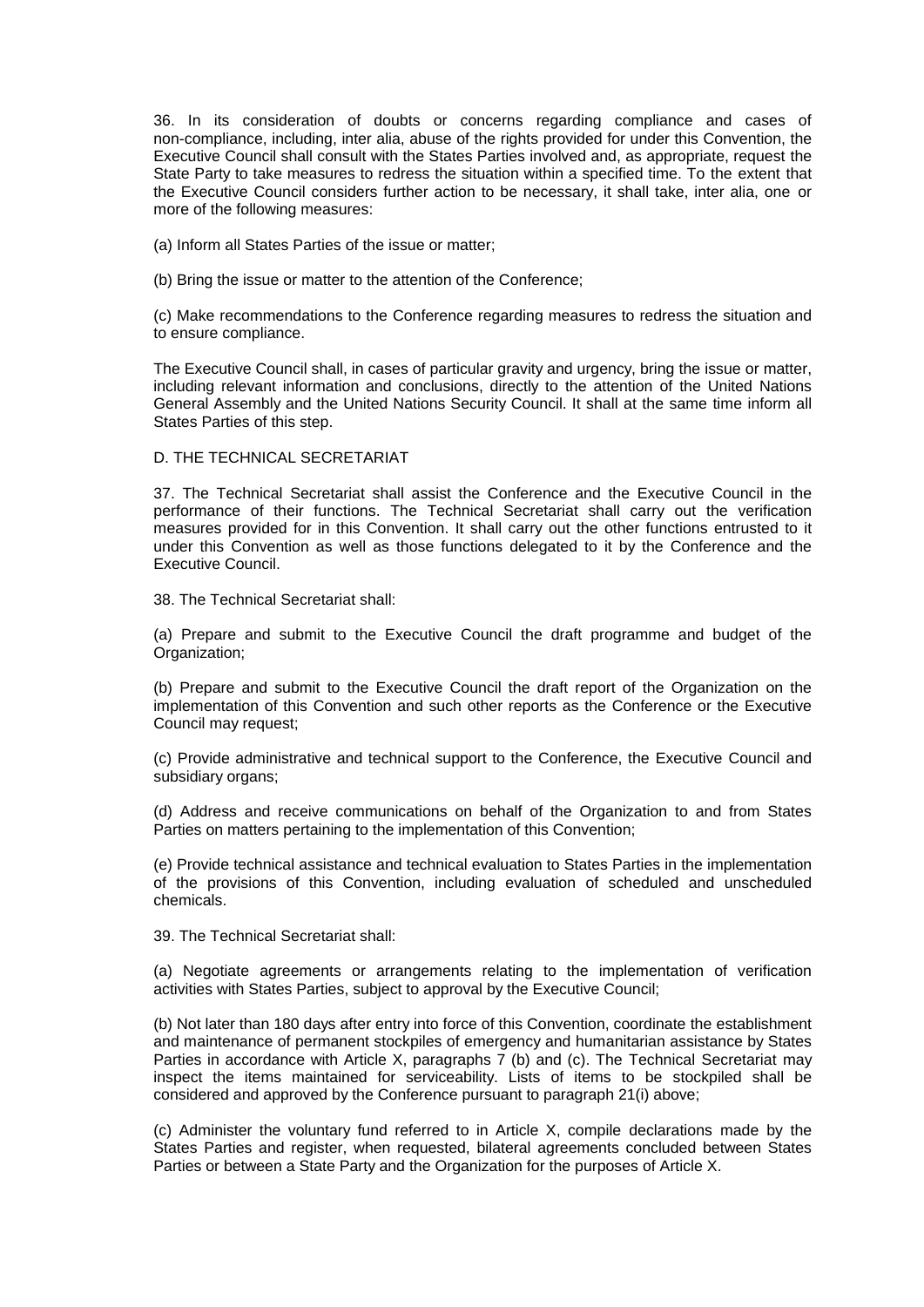40. The Technical Secretariat shall inform the Executive Council of any problem that has arisen with regard to the discharge of its functions, including doubts, ambiguities or uncertainties about compliance with this Convention that have come to its notice in the performance of its verification activities and that it has been unable to resolve or clarify through its consultations with the State Party concerned.

41. The Technical Secretariat shall comprise a Director-General, who shall be its head and chief administrative officer, inspectors and such scientific, technical and other personnel as may be required.

42. The Inspectorate shall be a unit of the Technical Secretariat and shall act under the supervision of the Director-General.

43. The Director-General shall be appointed by the Conference upon the recommendation of the Executive Council for a term of four years, renewable for one further term, but not thereafter.

44. The Director-General shall be responsible to the Conference and the Executive Council for the appointment of the staff and the organization and functioning of the Technical Secretariat. The paramount consideration in the employment of the staff and in the determination of the conditions of service shall be the necessity of securing the highest standards of efficiency, competence and integrity. Only citizens of States Parties shall serve as the Director-General, as inspectors or as other members of the professional and clerical staff. Due regard shall be paid to the importance of recruiting the staff on as wide a geographical basis as possible. Recruitment shall be guided by the principle that the staff shall be kept to a minimum necessary for the proper discharge of the responsibilities of the Technical Secretariat.

45. The Director-General shall be responsible for the organization and functioning of the Scientific Advisory Board referred to in paragraph 21 (h). The Director-General shall, in consultation with States Parties, appoint members of the Scientific Advisory Board, who shall serve in their individual capacity. The members of the Board shall be appointed on the basis of their expertise in the particular scientific fields relevant to the implementation of this Convention. The Director-General may also, as appropriate, in consultation with members of the Board, establish temporary working groups of scientific experts to provide recommendations on specific issues. In regard to the above, States Parties may submit lists of experts to the Director-General.

46. In the performance of their duties, the Director-General, the inspectors and the other members of the staff shall not seek or receive instructions from any Government or from any other source external to the Organization. They shall refrain from any action that might reflect on their positions as international officers responsible only to the Conference and the Executive Council.

47. Each State Party shall respect the exclusively international character of the responsibilities of the Director-General, the inspectors and the other members of the staff and not seek to influence them in the discharge of their responsibilities.

### E. PRIVILEGES AND IMMUNITIES

48. The Organization shall enjoy on the territory and in any other place under the jurisdiction or control of a State Party such legal capacity and such privileges and immunities as are necessary for the exercise of its functions.

49. Delegates of States Parties, together with their alternates and advisers, representatives appointed to the Executive Council together with their alternates and advisers, the Director-General and the staff of the Organization shall enjoy such privileges and immunities as are necessary in the independent exercise of their functions in connection with the Organization.

50. The legal capacity, privileges, and immunities referred to in this Article shall be defined in agreements between the Organization and the States Parties as well as in an agreement between the Organization and the State in which the headquarters of the Organization is seated.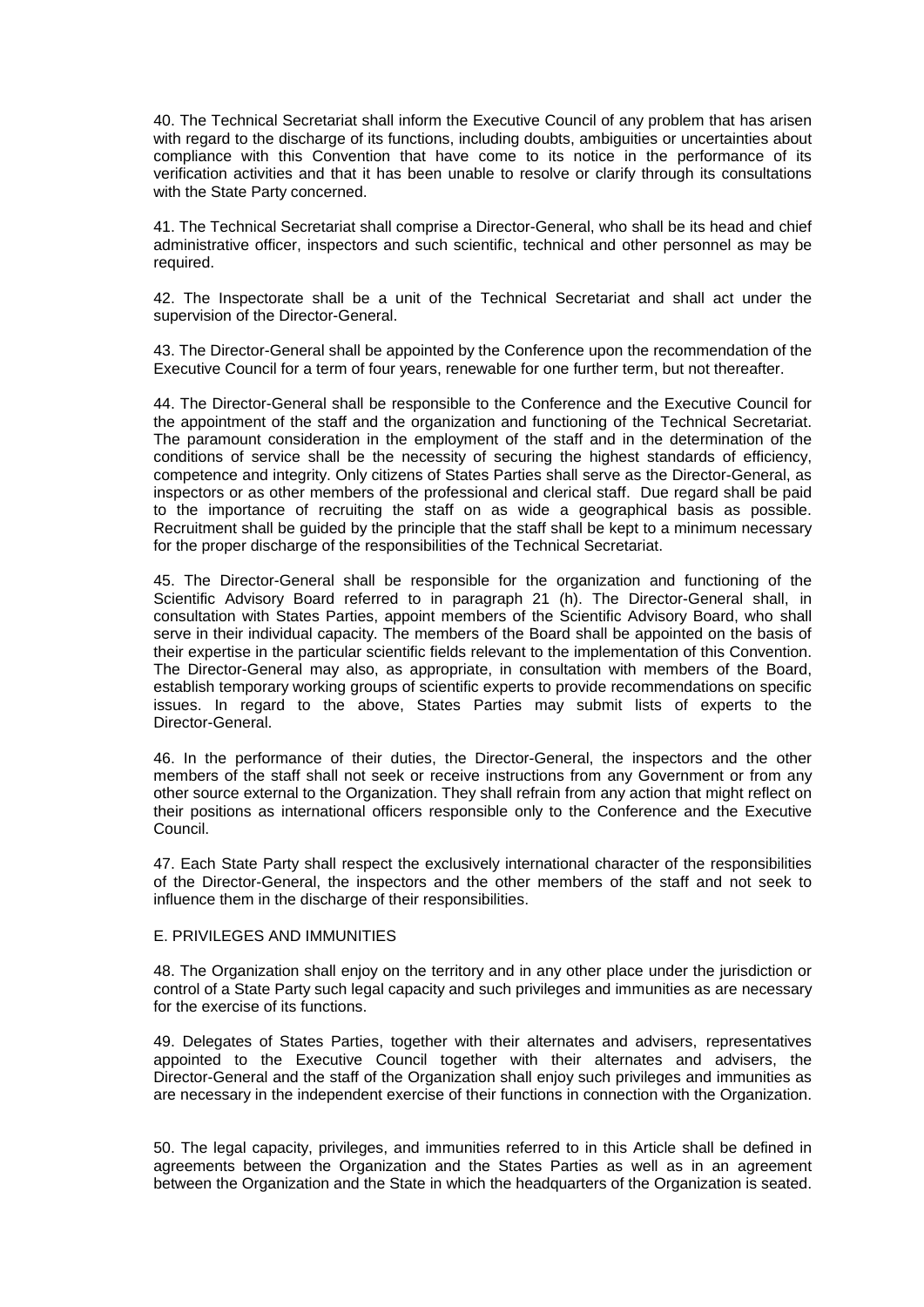These agreements shall be considered and approved by the Conference pursuant to paragraph 21 (i).

51. Notwithstanding paragraphs 48 and 49, the privileges and immunities enjoyed by the Director-General and the staff of the Technical Secretariat during the conduct of verification activities shall be those set forth in Part II, Section B, of the Verification Annex.

## **ARTICLE IX**

CONSULTATIONS, COOPERATION AND FACT-FINDING

1. States Parties shall consult and cooperate, directly among themselves, or through the Organization or other appropriate international procedures, including procedures within the framework of the United Nations and in accordance with its Charter, on any matter which may be raised relating to the object and purpose, or the implementation of the provisions, of this Convention.

2. Without prejudice to the right of any State Party to request a challenge inspection, States Parties should, whenever possible, first make every effort to clarify and resolve, through exchange of information and consultations among themselves, any matter which may cause doubt about compliance with this Convention, or which gives rise to concerns about a related matter which may be considered ambiguous. A State Party which receives a request from anotherState Party for clarification of any matter which the requesting State Party believes causes such a doubt or concern shall provide the requesting State Party as soon as possible, but in any case not later than 10 days after the request, with information sufficient to answer the doubt or concern raised along with an explanation of how the information provided resolves the matter. Nothing in this Convention shall affect the right of any two or more States Parties to arrange by mutual consent for inspections or any other procedures among themselves to clarify and resolve any matter which may cause doubt about compliance or gives rise to a concern about a related matter which may be considered ambiguous. Such arrangements shall not affect the rights and obligations of any State Party under other provisions of this Convention.

Procedure for requesting clarification

3. A State Party shall have the right to request the Executive Council to assist in clarifying any situation which may be considered ambiguous or which gives rise to a concern about the possible non-compliance of another State Party with this Convention. The Executive Council shall provide appropriate information in its possession relevant to such a concern.

4. A State Party shall have the right to request the Executive Council to obtain clarification from another State Party on any situation which may be considered ambiguous or which gives rise to a concern about its possible non-compliance with this Convention. In such a case, the following shall apply:

(a) The Executive Council shall forward the request for clarification to the State Party concerned through the Director-General not later than 24 hours after its receipt;

(b) The requested State Party shall provide the clarification to the Executive Council as soon as possible, but in any case not later than 10 days after the receipt of the request;

(c) The Executive Council shall take note of the clarification and forward it to the requesting State Party not later than 24 hours after its receipt;

(d) If the requesting State Party deems the clarification to be inadequate, it shall have the right to request the Executive Council to obtain from the requested State Party further clarification;

(e) For the purpose of obtaining further clarification requested under subparagraph (d), the Executive Council may call on the Director-General to establish a group of experts from the Technical Secretariat, or if appropriate staff are not available in the Technical Secretariat, from elsewhere, to examine all available information and data relevant to the situation causing the concern. The group of experts shall submit a factual report to the Executive Council on its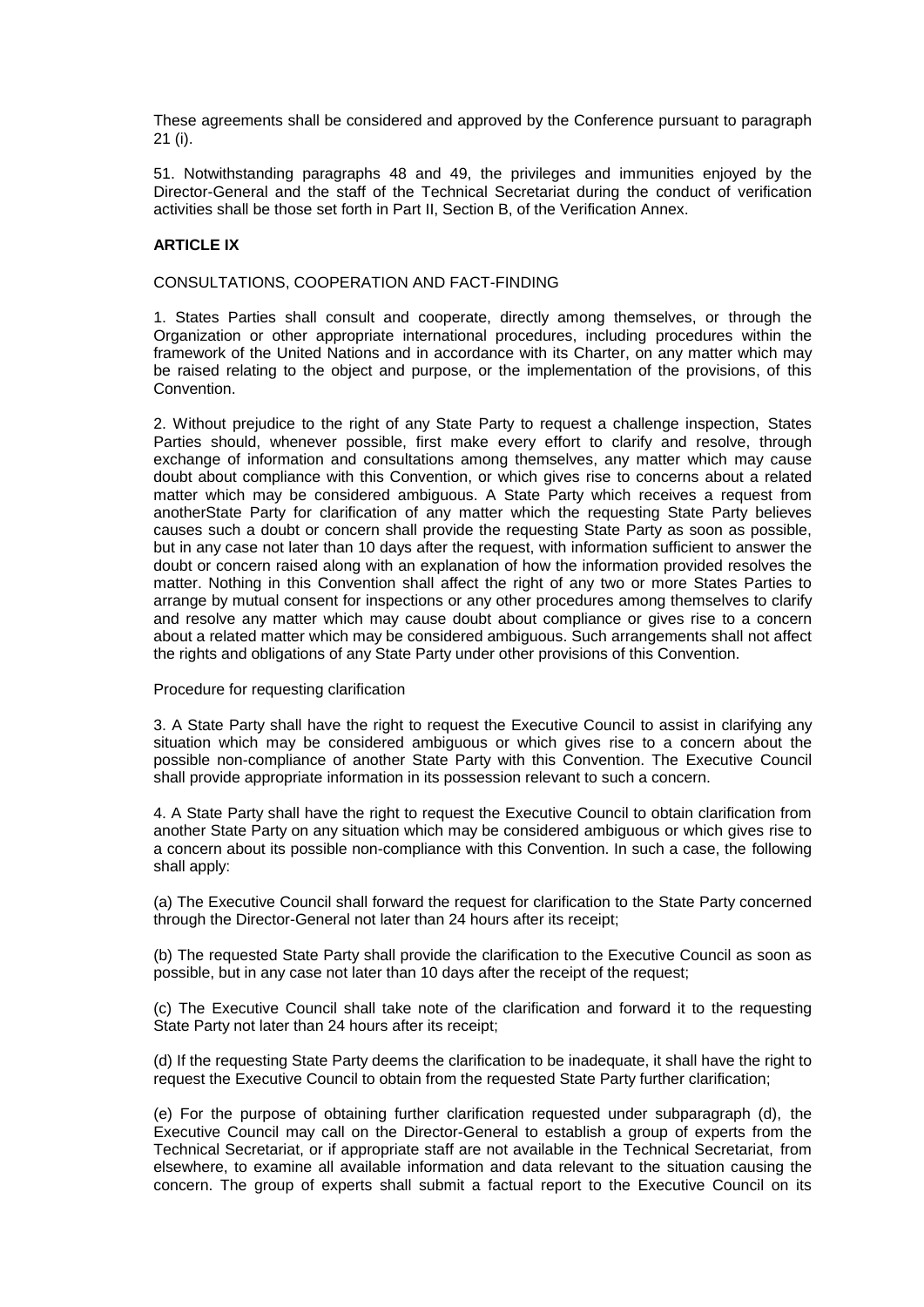### findings;

(f) If the requesting State Party considers the clarification obtained under subparagraphs (d) and (e) to be unsatisfactory, it shall have the right to request a special session of the Executive Council in which States Parties involved that are not members of the Executive Council shall be entitled to take part. In such a special session, the Executive Council shall consider the matter and may recommend any measure it deems appropriate to resolve the situation.

5. A State Party shall also have the right to request the Executive Council to clarify any situation which has been considered ambiguous or has given rise to a concern about its possible non-compliance with this Convention. The Executive Council shall respond by providing such assistance as appropriate.

6. The Executive Council shall inform the States Parties about any request for clarification provided in this Article.

7. If the doubt or concern of a State Party about a possible non-compliance has not been resolved within 60 days after the submission of the request for clarification to the Executive Council, or it believes its doubts warrant urgent consideration, notwithstanding its right to request a challenge inspection, it may request a special session of the Conference in accordance with Article VIII, paragraph 12 (c). At such a special session, the Conference shall consider the matter and may recommend any measure it deems appropriate to resolve the situation.

### Procedures for challenge inspections

8. Each State Party has the right to request an on-site challenge inspection of any facility or location in the territory or in any other place under the jurisdiction or control of any other State Party for the sole purpose of clarifying and resolving any questions concerning possible non-compliance with the provisions of this Convention, and to have this inspection conducted anywhere without delay by an inspection team designated by the Director-General and in accordance with the Verification Annex.

9. Each State Party is under the obligation to keep the inspection request within the scope of this Convention and to provide in the inspection request all appropriate information on the basis of which a concern has arisen regarding possible non-compliance with this Convention as specified in the Verification Annex. Each State Party shall refrain from unfounded inspection requests, care being taken to avoid abuse. The challenge inspection shall be carried out for the sole purpose of determining facts relating to the possible non-compliance.

10. For the purpose of verifying compliance with the provisions of this Convention, each State Party shall permit the Technical Secretariat to conduct the on-site challenge inspection pursuant to paragraph 8.

11. Pursuant to a request for a challenge inspection of a facility or location, and in accordance with the procedures provided for in the Verification Annex, the inspected State Party shall have.

(a) The right and the obligation to make every reasonable effort to demonstrate its compliance with this Convention and, to this end, to enable the inspection team to fulfil its mandate;

(b) The obligation to provide access within the requested site for the sole purpose of establishing facts relevant to the concern regarding possible non-compliance; and

(c) The right to take measures to protect sensitive installations, and to prevent disclosure of confidential information and data, not related to this Convention.

12. With regard to an observer, the following shall apply:

(a) The requesting State Party may, subject to the agreement of the inspected State Party, send a representative who may be a national either of the requesting State Party or of a third State Party, to observe the conduct of the challenge inspection.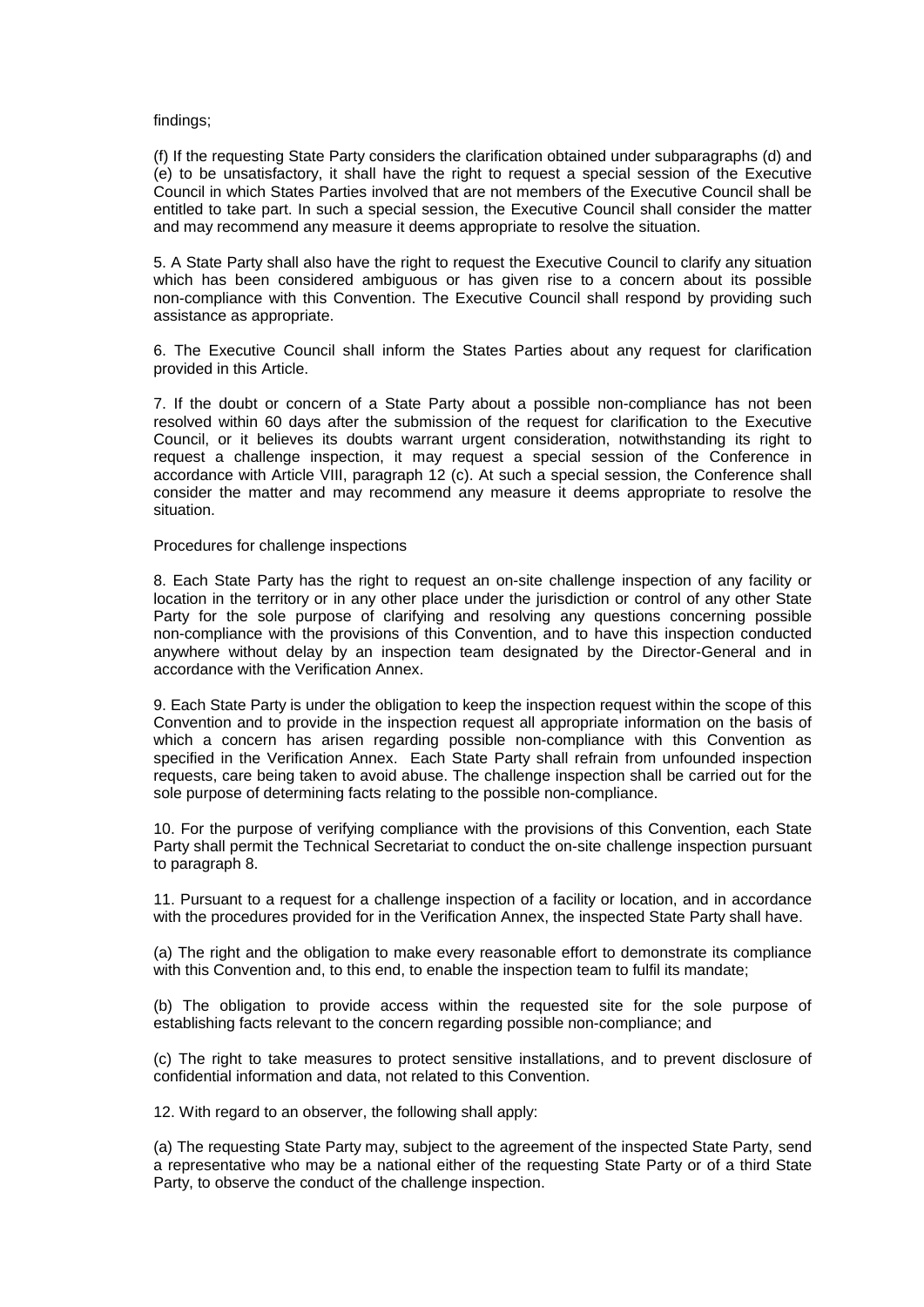(b) The inspected State Party shall then grant access to the observer in accordance with the Verification Annex.

(c) The inspected State Party shall, as a rule, accept the proposed observer, but if the inspected State Party exercises a refusal, that fact shall be recorded in the final report.

13. The requesting State Party shall present an inspection request for an on-site challenge inspection to the Executive Council and at the same time to the Director-General for immediate processing.

14. The Director-General shall immediately ascertain that the inspection request meets the requirements specified in Part X, paragraph 4, of the Verification Annex, and, if necessary, assist the requesting State Party in filing the inspection request accordingly. When the inspection request fulfils the requirements, preparations for the challenge inspection shall begin.

15. The Director-General shall transmit the inspection request to the inspected State Party not less than 12 hours before the planned arrival of the inspection team at the point of entry.

16. After having received the inspection request, the Executive Council shall take cognizance of the Director-General's actions on the request and shall keep the case under its consideration throughout the inspection procedure. However, its deliberations shall not delay the inspection process.

17. The Executive Council may, not later than 12 hours after having received the inspection request, decide by a three-quarter majority of all its members against carrying out the challenge inspection, if it considers the inspection request to be frivolous, abusive or clearly beyond the scope of this Convention as described in paragraph 8. Neither the requesting nor the inspected State Party shall participate in such a decision. If the Executive Council decides against the challenge inspection, preparations shall be stopped, no further action on the inspection request shall be taken, and the States Parties concerned shall be informed accordingly.

18. The Director-General shall issue an inspection mandate for the conduct of the challenge inspection. The inspection mandate shall be the inspection request referred to in paragraphs 8 and 9 put into operational terms, and shall conform with the inspection request.

19. The challenge inspection shall be conducted in accordance with Part X or, in the case of alleged use, in accordance with Part XI of the Verification Annex. The inspection team shall be guided by the principle of conducting the challenge inspection in the least intrusive manner possible, consistent with the effective and timely accomplishment of its mission.

20. The inspected State Party shall assist the inspection team throughout the challenge inspection and facilitate its task. If the inspected State Party proposes, pursuant to Part  $X$ , Section C, of the Verification Annex, arrangements to demonstrate compliance with this Convention, alternative to full and comprehensive access, it shall make every reasonable effort, through consultations with the inspection team, to reach agreement on the modalities for establishing the facts with the aim of demonstrating its compliance.

21. The final report shall contain the factual findings as well as an assessment by the inspection team of the degree and nature of access and cooperation granted for the satisfactory implementation of the challenge inspection. The Director-General shall promptly transmit the final report of the inspection team to the requesting State Party, to the inspected State Party, to the Executive Council and to all other States Parties. The Director-General shall further transmit promptly to the Executive Council the assessments of the requesting and of the inspected States Parties, as well as the views of other States Parties which may be conveyed to the Director-General for that purpose, and then provide them to all States Parties.

22. The Executive Council shall, in accordance with its powers and functions, review the final report of the inspection team as soon as it is presented, and address any concerns as to: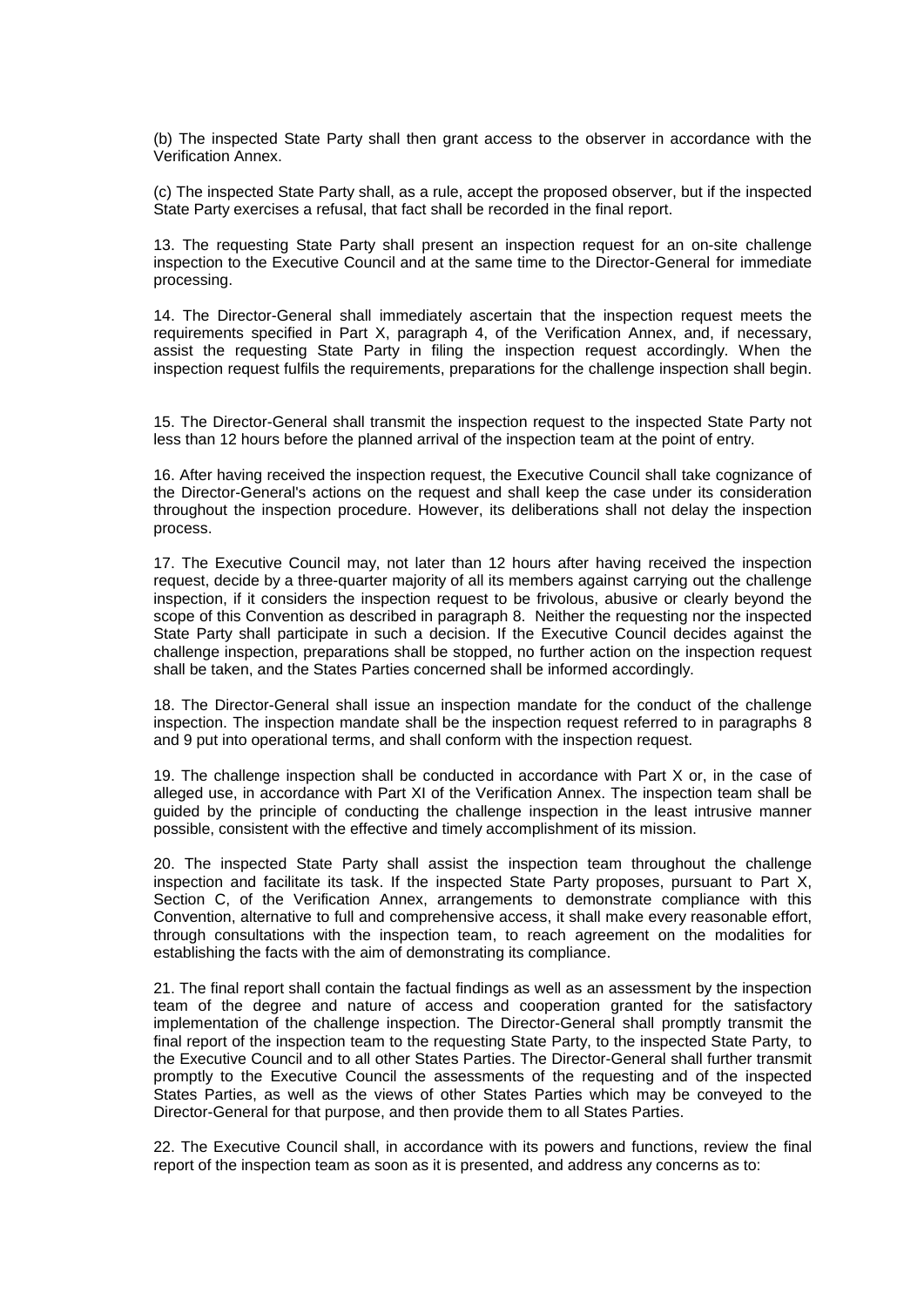- (a) Whether any non-compliance has occurred;
- (b) Whether the request had been within the scope of this Convention; and
- (c) Whether the right to request a challenge inspection had been abused.

23. If the Executive Council reaches the conclusion, in keeping with its powers and functions, that further action may be necessary with regard to paragraph 22, it shall take the appropriate measures to redress the situation and to ensure compliance with this Convention, including specific recommendations to the Conference. In the case of abuse, the Executive Council shall examine whether the requesting State Party should bear any of the financial implications of the challenge inspection.

24. The requesting State Party and the inspected State Party shall have the right to participate in the review process. The Executive Council shall inform the States Parties and the next session of the Conference of the outcome of the process.

25. If the Executive Council has made specific recommendations to the Conference, the Conference shall consider action in accordance with Article XII.

## **ARTICLE X**

## ASSISTANCE AND PROTECTION AGAINST CHEMICAL WEAPONS

1. For the purposes of this Article, "Assistance" means the coordination and delivery to States Parties of protection against chemical weapons, including, inter alia, the following: detection equipment and alarm systems; protective equipment; decontamination equipment and decontaminants; medical antidotes and treatments; and advice on any of these protective measures.

2. Nothing in this Convention shall be interpreted as impeding the right of any State Party to conduct research into, develop, produce, acquire, transfer or use means of protection against chemical weapons, for purposes notprohibited under this Convention.

3. Each State Party undertakes to facilitate, and shall have the right to participate in, the fullest possible exchange of equipment, material and scientific and technological information concerning means of protection against chemical weapons.

4. For the purposes of increasing the transparency of national programmes related to protective purposes, each State Party shall provide annually to the Technical Secretariat information on its programme, in accordance with procedures to be considered and approved by the Conference pursuant to Article VIII, paragraph 21 (i).

5. The Technical Secretariat shall establish, not later than 180 days after entry into force of this Convention and maintain, for the use of any requesting State Party, a data bank containing freely available information concerning various means of protection against chemical weapons as well as such information as may be provided by States Parties.

The Technical Secretariat shall also, within the resources available to it, and at the request of a State Party, provide expert advice and assist the State Party in identifying how its programmes for the development and improvement of a protective capacity against chemical weapons could be implemented.

6. Nothing in this Convention shall be interpreted as impeding the right of States Parties to request and provide assistance bilaterally and to conclude individual agreements with other States Parties concerning the emergency procurement of assistance.

7. Each State Party undertakes to provide assistance through the Organization and to this end to elect to take one or more of the following measures:

(a) To contribute to the voluntary fund for assistance to be established by the Conference at its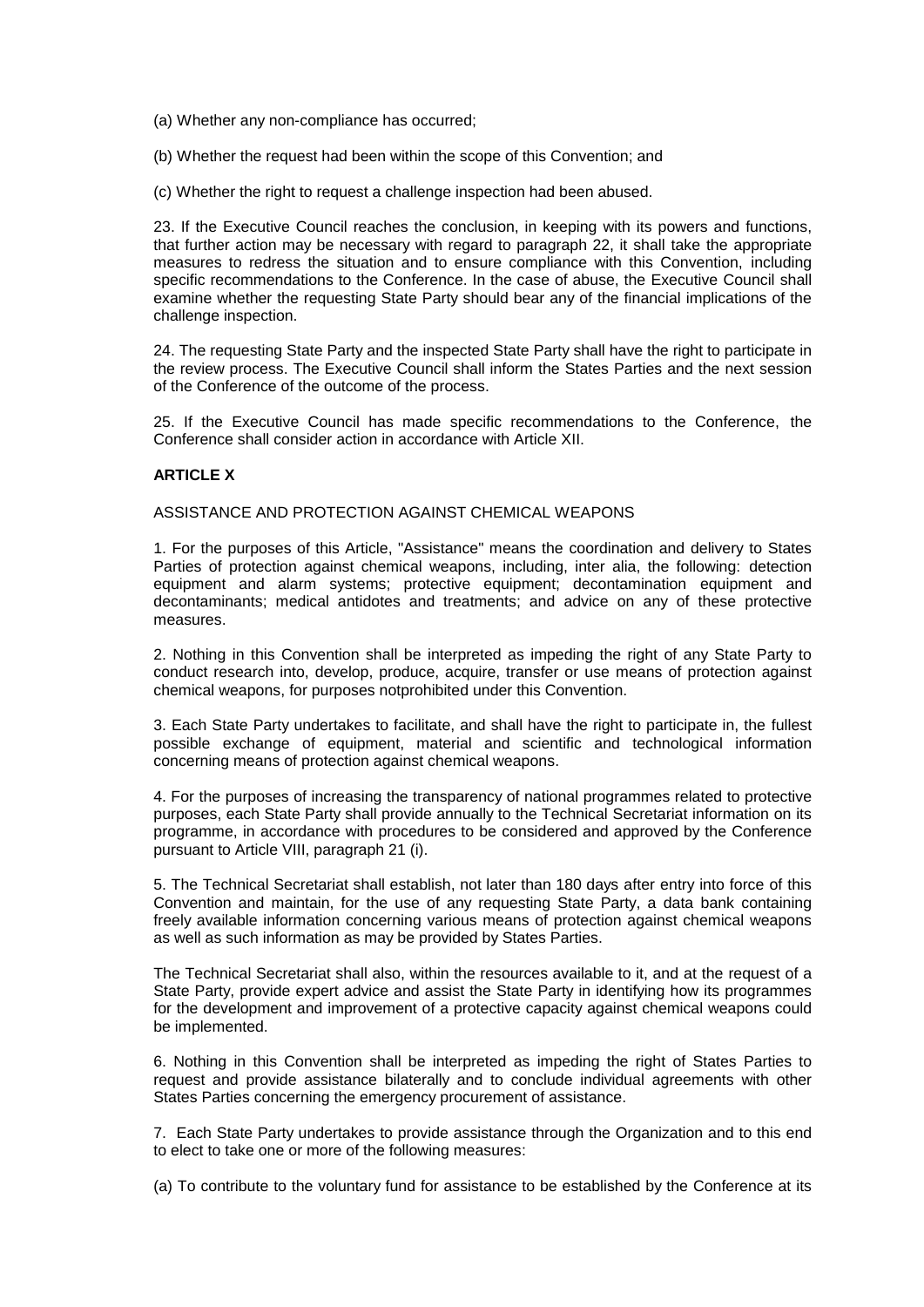first session;

(b) To conclude, if possible not later than 180 days after this Convention enters into force for it, agreements with the Organization concerning the procurement, upon demand, of assistance;

(c) To declare, not later than 180 days after this Convention enters into force for it, the kind of assistance it might provide in response to an appeal by the Organization. If, however, a State Party subsequently is unable to provide the assistance envisaged in its declaration, it is still under the obligation to provide assistance in accordance with this paragraph.

8. Each State Party has the right to request and, subject to the procedures set forth in paragraphs 9, 10 and 11, to receive assistance and protection against the use or threat of use of chemical weapons if it considers that:

(a) Chemical weapons have been used against it;

(b) Riot control agents have been used against it as a method of warfare; or

(c) It is threatened by actions or activities of any State that are prohibited for States Parties by Article I.

9. The request, substantiated by relevant information, shall be submitted to the Director-General, who shall transmit it immediately to the Executive Council and to all States Parties. The Director-General shall immediately forward the request to States Parties which have volunteered, in accordance with paragraphs 7 (b) and (c), to dispatch emergency assistance in case of use of chemical weapons or use of riot control agents as a method of warfare, or humanitarian assistance in case of serious threat of use of chemical weapons or serious threat of use of riot control agents asa method of warfare to the State Party concerned not later than 12 hours after receipt of the request. The Director-General shall initiate, not later than 24 hours after receipt of the request, an investigation in order to provide foundation for further action. He shall complete the investigation within 72 hours and forward a report to the Executive Council. If additional time is required for completion of the investigation, an interim report shall be submitted within the same time-frame. The additional time required for investigation shall not exceed 72 hours. It may, however, be further extended by similar periods. Reports at the end of each additional period shall be submitted to the Executive Council. The investigation shall, as appropriate and in conformity with the request and the information accompanying the request, establish relevant facts related to the request as well as the type and scope of supplementary assistance and protection needed.

10. The Executive Council shall meet not later than 24 hours after receiving an investigation report to consider the situation and shall take a decision by simple majority within the following 24 hours on whether to instruct the Technical Secretariat to provide supplementary assistance. The Technical Secretariat shall immediately transmit to all States Parties and relevant international organizations the investigation report and the decision taken by the Executive Council. When so decided by the Executive Council, the Director-General shall provide assistance immediately. For this purpose, the Director-General may cooperate with the requesting State Party, other States Parties and relevant international organizations. The States Parties shall make the fullest possible efforts to provide assistance.

11. If the information available from the ongoing investigation or other reliable sources would give sufficient proof that there are victims of use of chemical weapons and immediate action is indispensable, the Director-General shall notify all States Parties and shall take emergency measures of assistance, using the resources the Conference has placed at his disposal for such contingencies. The Director-General shall keep the Executive Council informed of actions undertaken pursuant to this paragraph.

## **ARTICLE XI**

ECONOMIC AND TECHNOLOGICAL DEVELOPMENT

1. The provisions of this Convention shall be implemented in a manner which avoids hampering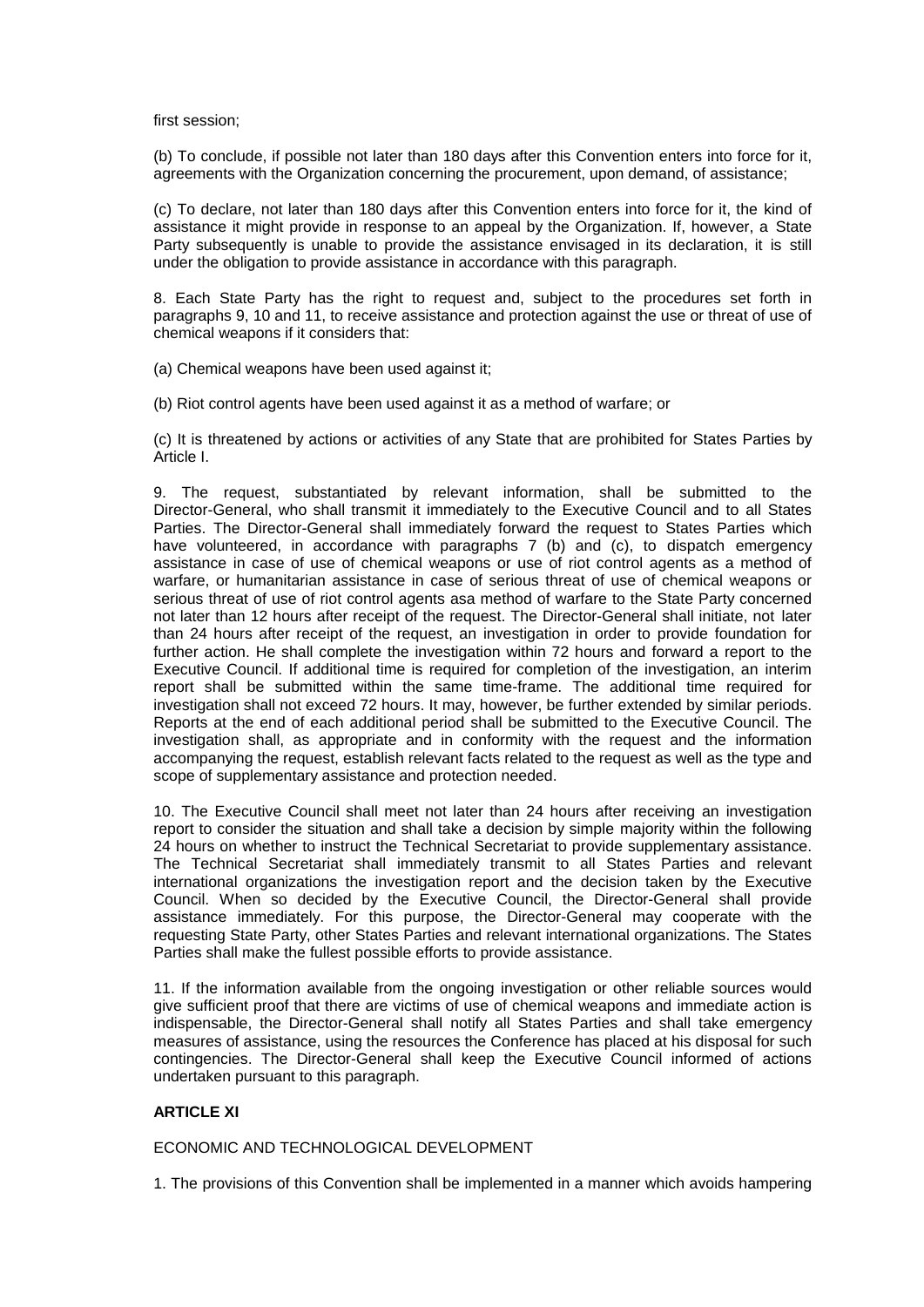the economic or technological development of States Parties, and international cooperation in the field of chemical activities for purposes not prohibited under this Convention including the international exchange of scientific and technical information and chemicals and equipment for the production, processing or use of chemicals for purposes not prohibited under this Convention.

2. Subject to the provisions of this Convention and without prejudice to the principles and applicable rules of international law, the States Parties shall:

(a) Have the right, individually or collectively, to conduct research with, to develop, produce, acquire, retain, transfer, and use chemicals;

(b) Undertake to facilitate, and have the right to participate in, the fullest possible exchange of chemicals, equipment and scientific and technical information relating to the development and application of chemistry for purposes not prohibited under this Convention;

(c) Not maintain among themselves any restrictions, including those in any international agreements, incompatible with the obligations undertaken under this Convention, which would restrict or impede trade and the development and promotion of scientific and technological knowledge in the field of chemistry for industrial, agricultural, research, medical, pharmaceutical or other peaceful purposes;

(d) Not use this Convention as grounds for applying any measures other than those provided for, or permitted, under this Convention nor use any other international agreement for pursuing an objective inconsistent with this Convention;

(e) Undertake to review their existing national regulations in the field of trade in chemicals in order to render them consistent with the object and purpose of this Convention.

### **ARTICLE XII**

MEASURES TO REDRESS A SITUATION AND TO ENSURE COMPLIANCE, INCLUDING **SANCTIONS** 

1. The Conference shall take the necessary measures, as set forth in paragraphs 2, 3 and 4, to ensure compliance with this Convention and to redress and remedy any situation which contravenes the provisions of this Convention. In considering action pursuant to this paragraph, the Conference shall take into account all information and recommendations on the issues submitted by the Executive Council.

2. In cases where a State Party has been requested by the Executive Council to take measures to redress a situation raising problems with regard to its compliance, and where the State Party fails to fulfil the request within the specified time, the Conference may, inter alia, upon the recommendation of the Executive Council, restrict or suspend the State Party's rights and privileges under this Convention until it undertakes the necessary action to conform with its obligations under this Convention.

3. In cases where serious damage to the object and purpose of this Convention may result from activities prohibited under this Convention, in particular by Article I, the Conference may recommend collective measures to States Parties in conformity with international law.

4. The Conference shall, in cases of particular gravity, bring the issue, including relevant information and conclusions, to the attention of the United Nations General Assembly and the United Nations Security Council.

# **ARTICLE XIII**

RELATION TO OTHER INTERNATIONAL AGREEMENTS

Nothing in this Convention shall be interpreted as in any way limiting or detracting from the obligations assumed by any State under the Protocol for the Prohibition of the Use in War of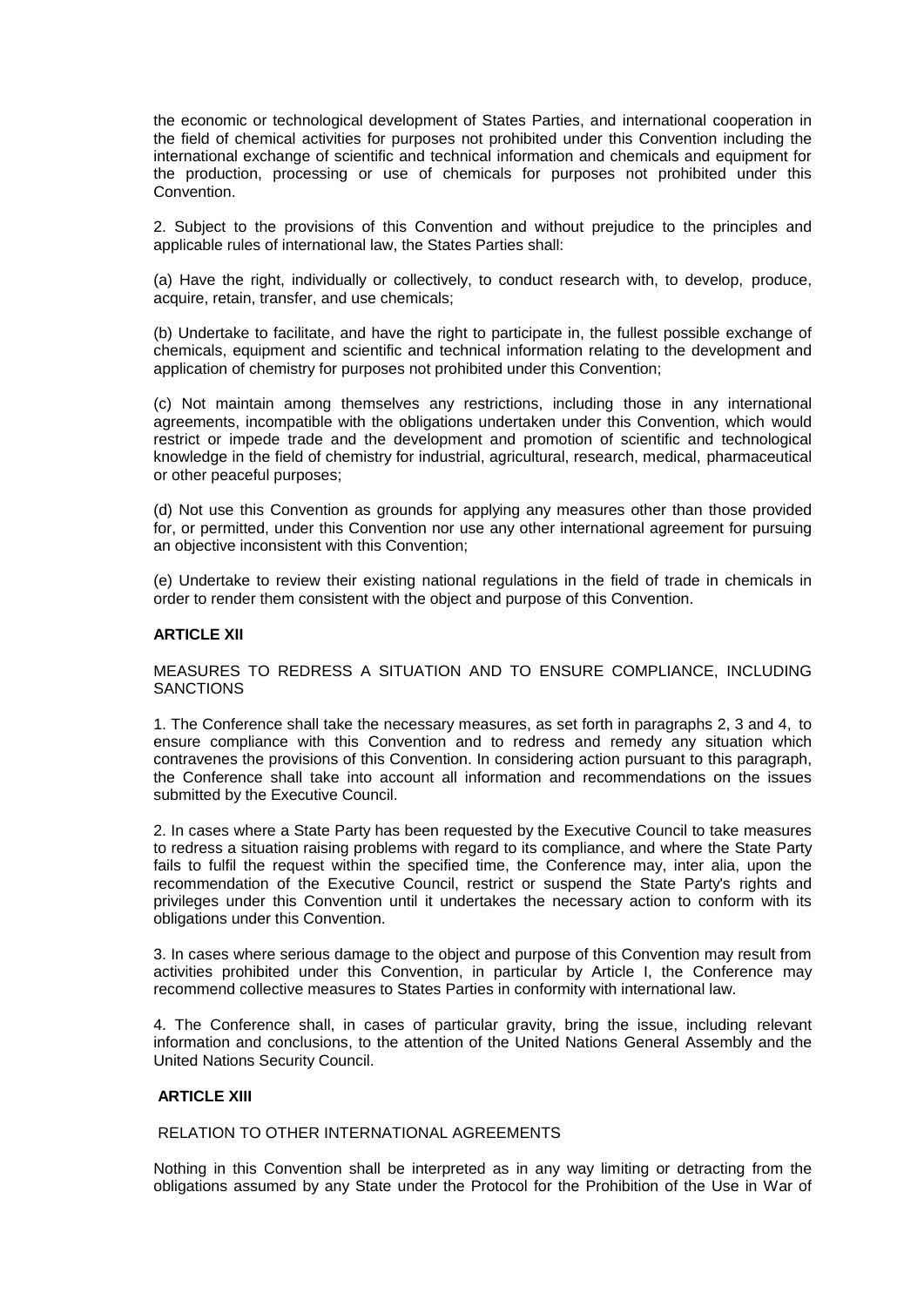Asphyxiating, Poisonous or Other Gases, and of Bacteriological Methods of Warfare, signed at Geneva on 17 June 1925, and under the Convention on the Prohibition of the Development, Production and Stockpiling of Bacteriological (Biological) and Toxin Weapons and on Their Destruction, signed at London, Moscow and Washington on 10 April 1972.

## **ARTICLE XIV**

## SETTLEMENT OF DISPUTES

1. Disputes that may arise concerning the application or the interpretation of this Convention shall be settled in accordance with the relevant provisions of this Convention and in conformity with the provisions of the Charter of the United Nations.

2. When a dispute arises between two or more States Parties, or between one or more States Parties and the Organization, relating to the interpretation or application of this Convention, the parties concerned shall consult together with a view to the expeditious settlement of the dispute by negotiation or by other peaceful means of the parties' choice, including recourse to appropriate organs of this Convention and, by mutual consent, referral to the International Court of Justice in conformity with the Statute of the Court. The States Parties involved shall keep the Executive Council informed of actions being taken.

3. The Executive Council may contribute to the settlement of a dispute by whatever means it deems appropriate, including offering its good offices, calling upon the States Parties to a dispute to start the settlement process of their choice and recommending a time-limit for any agreed procedure.

4. The Conference shall consider questions related to disputes raised by States Parties or brought to its attention by the Executive Council. The Conference shall, as it finds necessary, establish or entrust organs with tasks related to the settlement of these disputes in conformity with Article VIII, paragraph 21 (f).

5. The Conference and the Executive Council are separately empowered, subject to authorization from the General Assembly of the United Nations, to request the International Court of Justice to give an advisory opinion on any legal question arising within the scope of the activities of the Organization. An agreement between the Organization and the United Nations shall be concluded for this purpose in accordance with Article VIII, paragraph 34 (a).

6. This Article is without prejudice to Article IX or to the provisions on measures to redress a situation and to ensure compliance, including sanctions.

## **ARTICLE XV**

## AMENDMENTS

1. Any State Party may propose amendments to this Convention. Any State Party may also propose changes, as specified in paragraph 4, to the Annexes of this Convention. Proposals for amendments shall be subject to the procedures in paragraphs 2 and 3. Proposals for changes, as specified in paragraph 4, shall be subject to the procedures in paragraph 5.

2. The text of a proposed amendment shall be submitted to the Director-General for circulation to all States Parties and to the Depositary. The proposed amendment shall be considered only by an Amendment Conference. Such an Amendment Conference shall be convened if one third or more of the States Parties notify the Director-General not later than 30 days after its circulation that they support further consideration of the proposal. The Amendment Conference shall be held immediately following a regular session of the Conference unless the requesting States Parties ask for an earlier meeting. In no case shall an Amendment Conference be held less than 60 days after the circulation of the proposed amendment.

3. Amendments shall enter into force for all States Parties 30 days after deposit of the instruments of ratification or acceptance by all the States Parties referred to under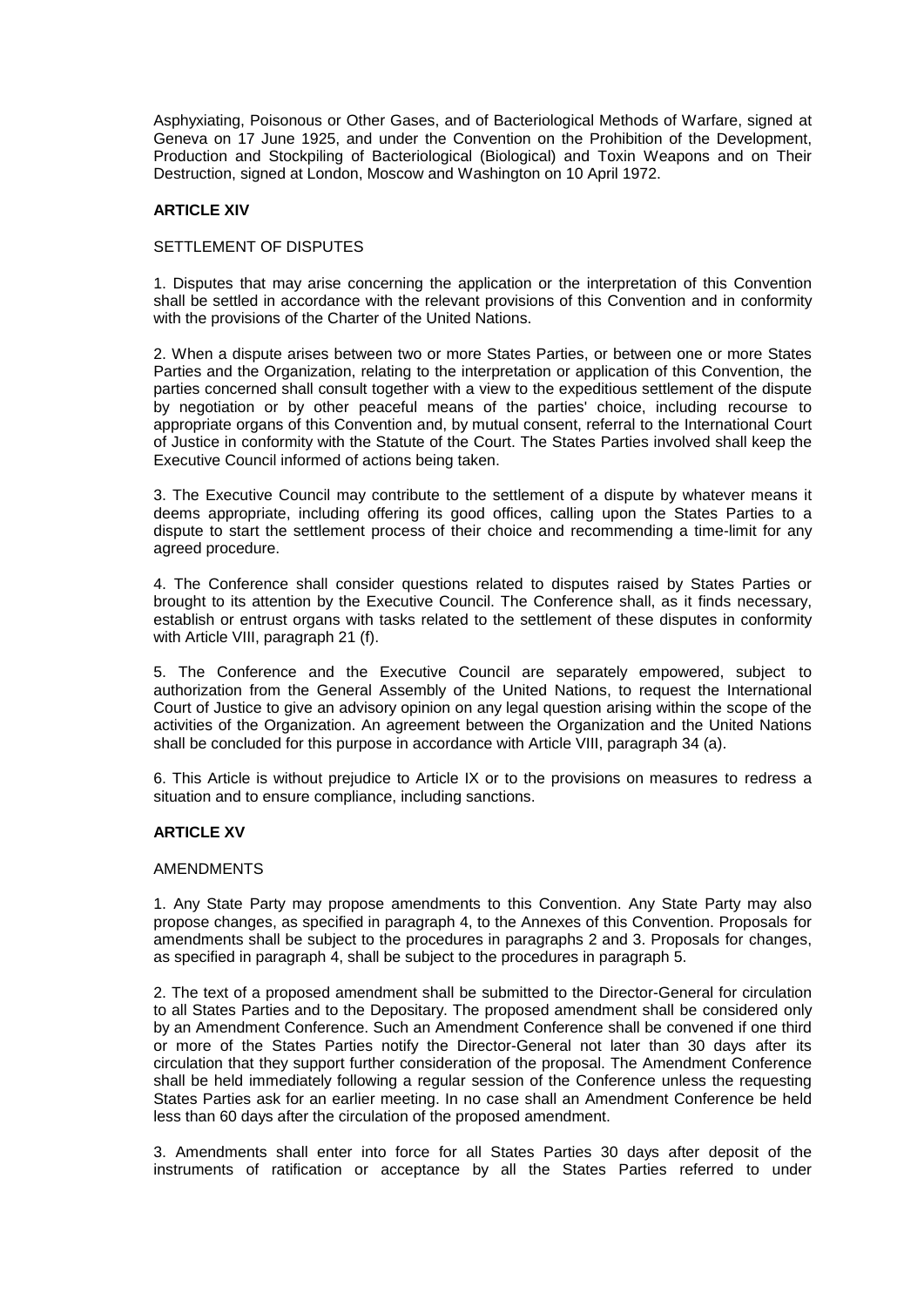subparagraph (b) below:

(a) When adopted by the Amendment Conference by a positive vote of a majority of all States Parties with no State Party casting a negative vote; and

(b) Ratified or accepted by all those States Parties casting a positive vote at the Amendment Conference.

4. In order to ensure the viability and the effectiveness of this Convention, provisions in the Annexes shall be subject to changes in accordance with paragraph 5, if proposed changes are related only to matters of an administrative or technical nature. All changes to the Annex on Chemicals shall be made in accordance with paragraph 5. Sections A and C of the Confidentiality Annex, Part X of the Verification Annex, and those definitions in Part I of the Verification Annex which relate exclusively to challenge inspections, shall not be subject to changes in accordance with paragraph 5.

5. Proposed changes referred to in paragraph 4 shall be made in accordance with the following procedures:

(a) The text of the proposed changes shall be transmitted together with the necessary information to the Director-General. Additional information for the evaluation of the proposal may be provided by any State Party and the Director-General. The Director-General shall promptly communicate any such proposals and information to all States Parties, the Executive Council and the Depositary;

(b) Not later than 60 days after its receipt, the Director-General shall evaluate the proposal to determine all its possible consequences for the provisions of this Convention and its implementation and shall communicate any such information to all States Parties and the Executive Council;

(c) The Executive Council shall examine the proposal in the light of all information available to it, including whether the proposal fulfils the requirements of paragraph 4. Not later than 90 days after its receipt, the Executive Council shall notify its recommendation, with appropriate explanations, to all States Parties for consideration. States Parties shall acknowledge receipt within 10 days;

(d) If the Executive Council recommends to all States Parties that the proposal be adopted, it shall be considered approved if no State Party objects to it within 90 days after receipt of the recommendation. If the Executive Council recommends that the proposal be rejected, it shall be considered rejected if no State Party objects to the rejection within 90 days after receipt of the recommendation;

(e) If a recommendation of the Executive Council does not meet with the acceptance required under subparagraph (d), a decision on the proposal, including whether it fulfils the requirements of paragraph 4, shall be taken as a matter of substance by the Conference at its next session;

(f) The Director-General shall notify all States Parties and the Depositary of any decision under this paragraph;

(g) Changes approved under this procedure shall enter into force for all States Parties 180 days after the date of notification by the Director-General of their approval unless another time period is recommended by the Executive Council or decided by the Conference.

## **ARTICLE XVI**

DURATION AND WITHDRAWAL

1. This Convention shall be of unlimited duration.

2. Each State Party shall, in exercising its national sovereignty, have the right to withdraw from this Convention if it decides that extraordinary events, related to the subject-matter of this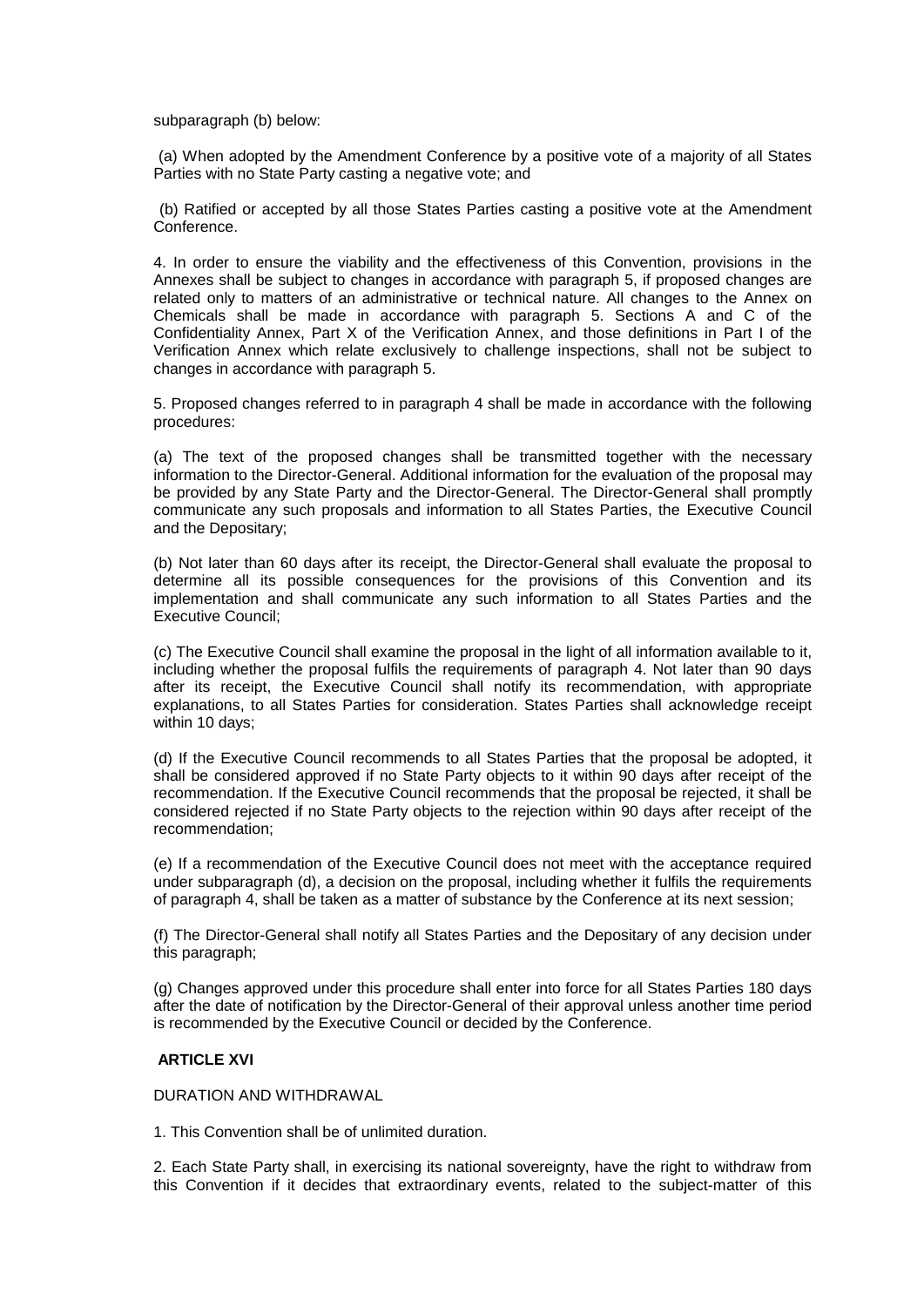Convention, have jeopardized the supreme interests of its country. It shall give notice of such withdrawal 90 days in advance to all other States Parties, the Executive Council, the Depositary and the United Nations Security Council. Such notice shall include a statement of the extraordinary events it regards as having jeopardized its supreme interests.

3. The withdrawal of a State Party from this Convention shall not in any way affect the duty of States to continue fulfilling the obligations assumed under any relevant rules of international law, particularly the Geneva Protocol of 1925.

## **ARTICLE XVII**

### STATUS OF THE ANNEXES

The Annexes form an integral part of this Convention. Any reference to this Convention includes the Annexes.

### **ARTICLE XVIII**

### **SIGNATURE**

This Convention shall be open for signature for all States before its entry into force.

### **ARTICLE XIX**

### RATIFICATION

This Convention shall be subject to ratification by States Signatories according to their respective constitutional processes.

## **ARTICLE XX**

### **ACCESSION**

Any State which does not sign this Convention before its entry into force may accede to it at any time thereafter.

## **ARTICLE XXI**

### ENTRY INTO FORCE

1. This Convention shall enter into force 180 days after the date of the deposit of the 65th instrument of ratification, but in no case earlier than two years after its opening for signature.

2. For States whose instruments of ratification or accession are deposited subsequent to the entry into force of this Convention, it shall enter into force on the 30th day following the date of deposit of their instrument of ratification or accession.

## **ARTICLE XXII**

### RESERVATIONS

The Articles of this Convention shall not be subject to reservations. The Annexes of this Convention shall not be subject to reservations incompatible with its object and purpose.

### **ARTICLE XXIII**

#### DEPOSITARY

The Secretary-General of the United Nations is hereby designated as the Depositary of this Convention and shall, inter alia: